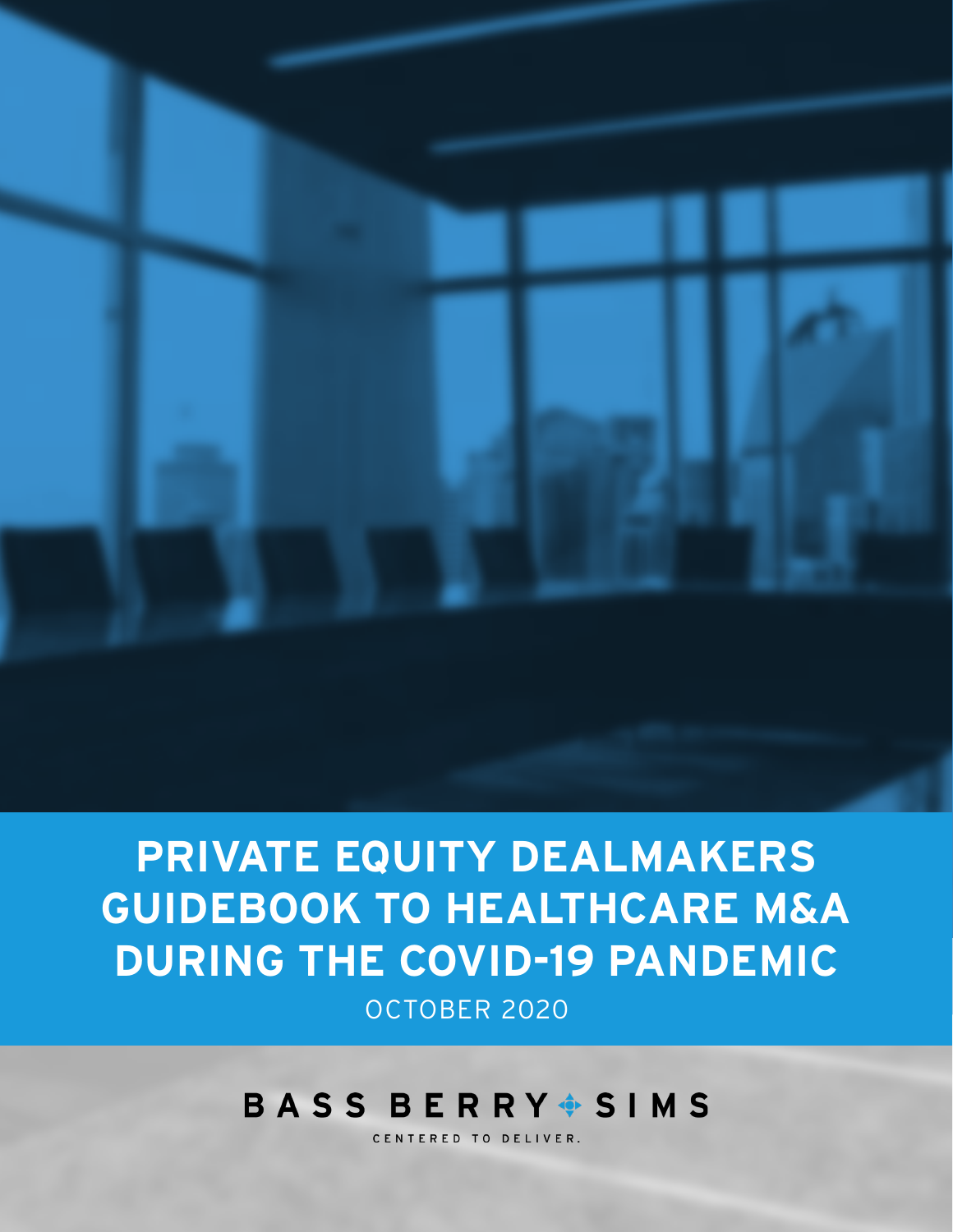<span id="page-1-0"></span>

| GENERAL CONSIDERATIONS IN BUY-SIDE DILIGENCE  1                |
|----------------------------------------------------------------|
| SPECIFIC CONSIDERATIONS RELATED TO COVID-19 RELIEF PROGRAMS  2 |
|                                                                |
|                                                                |
|                                                                |
|                                                                |
|                                                                |
|                                                                |
|                                                                |
|                                                                |
|                                                                |
|                                                                |
|                                                                |
|                                                                |
|                                                                |
|                                                                |
|                                                                |
| REPRESENTATIONS AND WARRANTIES INSURANCE  12                   |
|                                                                |
|                                                                |
|                                                                |
| -15                                                            |
| 16                                                             |
|                                                                |
| 18                                                             |
| 18                                                             |
|                                                                |
| DEALMAKERS GUIDEBOOK CONTRIBUTORS<br>19                        |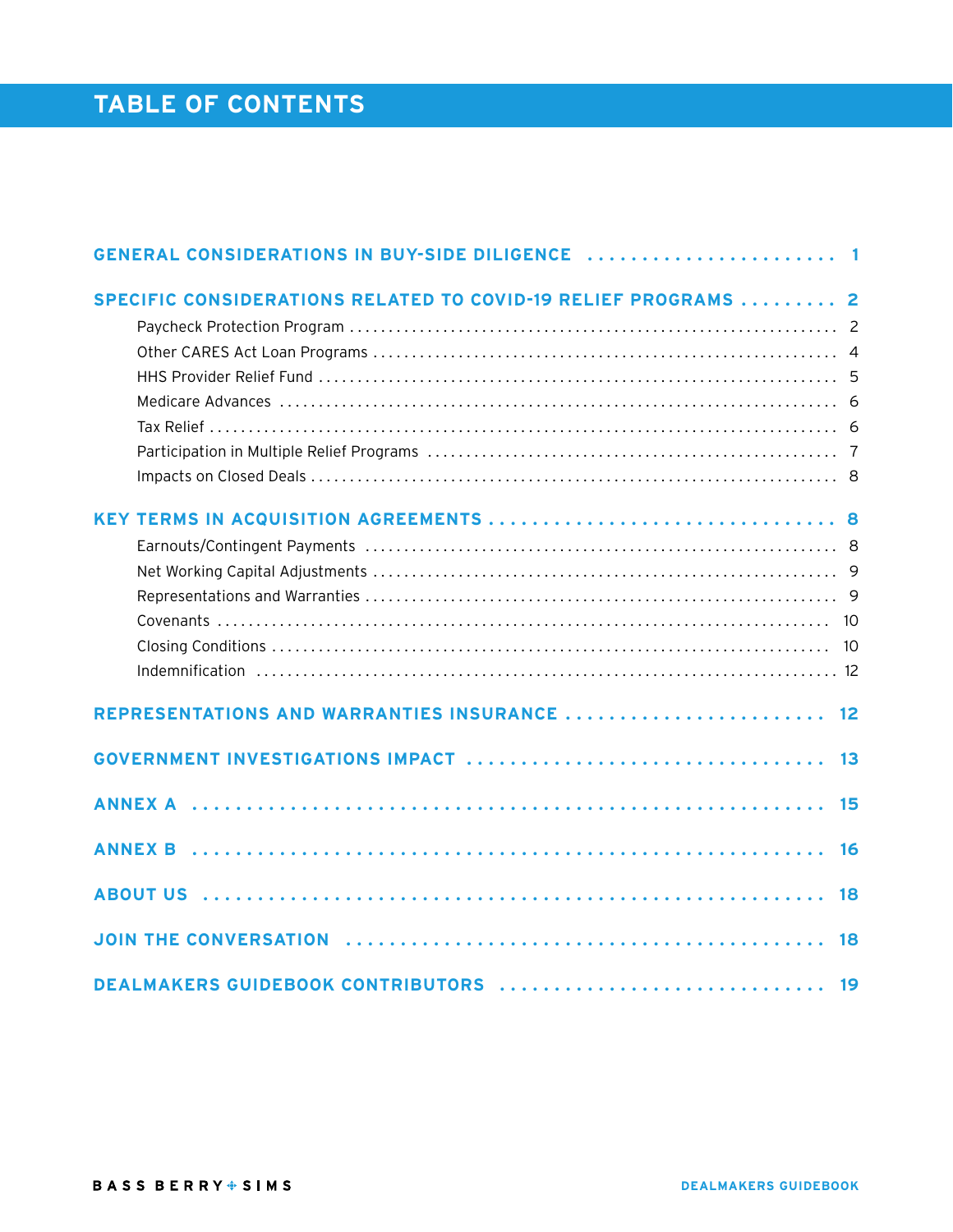## <span id="page-2-0"></span>**PRIVATE EQUITY DEALMAKERS GUIDEBOOK TO HEALTHCARE M&A DURING THE COVID-19 PANDEMIC**

The COVID-19 pandemic has stressed the M&A market at every stage of the deal-making process – from complicating on-site visits and intensifying the diligence process to introducing valuation gaps (relative to pre-COVID-19 expectations), complicating purchase agreement negotiations and limiting the availability of debt financing. Despite these hurdles, healthcare dealmakers have continued to pursue attractive acquisition opportunities throughout 2020, with the healthcare M&A market substantially rebounding in many sectors since July. We expect this trend and activity to continue at least through year-end.

This guidebook is intended to provide a deeper dive into COVID-19-related transactional matters for private equity buyers or platforms to consider, including in connection with the evaluation of a target's receipt of stimulus funds under the Coronavirus Aid, Relief, and Economic Security Act (the CARES Act) and the negotiation of key deal terms in the acquisition agreement. You may consult any of the authors listed below for more information, as well as your regular Bass, Berry & Sims contacts.

## **GENERAL CONSIDERATIONS IN BUY-SIDE DILIGENCE**

A buyer in this market should be especially proactive about identifying and addressing COVID-19-related risks and potential deal complications relating to the target's receipt of stimulus funds under the CARES Act, including loans under the Paycheck Protection Program (PPP) and payments from the Public Health and Social Services Emergency Fund (HHS Provider Relief Fund).

A buyer's initial due diligence efforts should accomplish the following:

- 1. Assess the target's financial condition (including receivables, working capital and liquidity), performance and prospects in light of the continuing COVID-19 pandemic.
- 2. Identify the impact of COVID-19 on the target's business, including its vendors and customers.
- 3. Evaluate the target's response to the COVID-19 pandemic.
- 4. Identify the target's receipt of government assistance under any of the following programs:
	- a. PPP.
	- b. Economic Injury Disaster Loan (EIDL).
	- c. Main Street Lending Program (MSLP).
	- d. HHS Provider Relief Fund.
	- e. Centers for Medicare & Medicaid Services (CMS) Accelerated and Advance Payment Program (Medicare Advances).
	- f. Payroll tax deferral under the CARES Act.
	- g. Employee retention tax credit under the CARES Act.
	- h. Paid leave tax credits under the Families First Coronavirus Response Act (FFCRA).
- 5. Evaluate potential deferred tax liabilities (or potential loss of deductions for expenses covered by forgiven PPP loans) on the one hand, or potential tax benefits available due to CARES Act provisions allowing businesses to carry back net operating losses (NOLs).

[Annex A](#page-16-0) to this guidebook sets forth an illustrative list of topics to consider in buy-side diligence in relation to the impact of COVID-19 on the target's business and the target's response to the COVID-19 pandemic.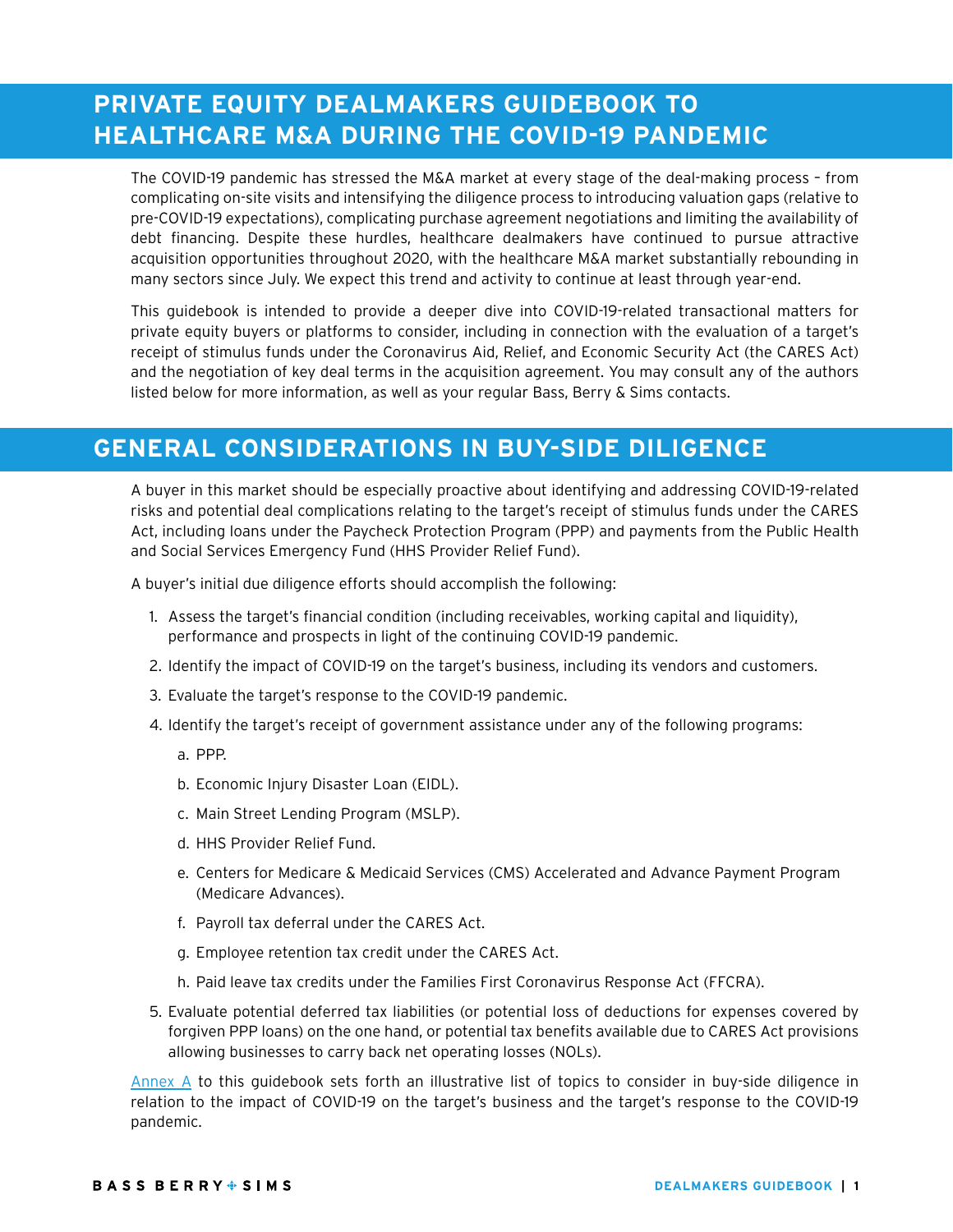## <span id="page-3-0"></span>**SPECIFIC CONSIDERATIONS RELATED TO COVID-19 RELIEF PROGRAMS**

#### **Paycheck Protection Program**

For sellers whose businesses have availed themselves of PPP loans, the prospect of potential loan forgiveness can represent a substantial economic impact. Accordingly, sellers are frequently approaching M&A transactions hoping and expecting to obtain the economic benefit of PPP loan forgiveness in addition to the purchase price paid by the buyer.

Once a buyer learns that a target has obtained a PPP loan, the buyer should confirm the original principal amount of the loan, the date that the target received the PPP loan proceeds, the "covered period" (*i.e.*, eight or 24 weeks) applicable to the target's PPP loan, and the status of the target's forgiveness application in order to make an initial assessment of the impact of the target's PPP loan on the proposed transaction and the likely outcome and timing of a forgiveness determination. A buyer should carefully evaluate the target's compliance with applicable law in relation to a PPP loan as well as other risks associated with the target's participation in the PPP, but in many circumstances, it may be feasible for the seller to retain the benefit of PPP loan forgiveness following the closing.

#### **Considerations Applicable to PPP Loans Not Repaid or Forgiven Prior to Closing**

Buyers should recognize that, even if ultimately forgivable, a PPP loan is debt unless and until forgiven. If forgiveness will not be pursued, the PPP loan should be treated as ordinary debt and paid off at the closing. However, as noted above, many sellers are approaching deals with the expectation that they will reap the benefit of PPP loan forgiveness. If forgiveness has not yet been granted and the buyer is willing to pursue forgiveness post-closing (rather than requiring the PPP loan to be paid off at closing), this will create some complications for the parties that must be addressed.

In most transactions, those complications will include a lender consent. Most PPP loan documents prohibit changes in ownership of a PPP borrower without the lender's consent, and the U.S. Small Business Administration (SBA) has prohibited PPP lenders from consenting to "change of ownership" transactions without SBA approval unless certain conditions are satisfied. If the target's PPP loan has not already been forgiven or repaid in full, the buyer should review the applicable promissory note and any other loan documents to determine whether lender consent will be required in connection with the applicable transaction. (However, even if the PPP loan documents do not require lender consent to the proposed transaction, the buyer and seller should consider satisfying the conditions described below to provide assurance that SBA approval of the proposed transaction would not be required.)

The SBA will consider a "change of ownership" of a PPP borrower to have occurred if (1) at least 20% of the common stock or other ownership interest of a PPP borrower is sold or otherwise transferred, whether in one or more transactions, including to an affiliate or an existing owner of the entity, (2) the PPP borrower sells or otherwise transfers at least 50% of its assets (measured by fair market value), whether in one or more transactions, or (3) a PPP borrower is merged with or into another entity. For purposes of determining a change of ownership, all sales and other transfers occurring since the date of approval of the PPP loan must be aggregated to determine whether the relevant threshold has been met.

If any portion of the PPP loan remains outstanding as of the closing of a change of ownership transaction, the PPP lender may consent to the change of ownership without SBA approval only in one of the following circumstances:

1. The change of ownership is structured as a sale or other transfer of common stock or other ownership interest, and the sale or transfer is of 50% or less of the common stock or other ownership interest of the PPP borrower.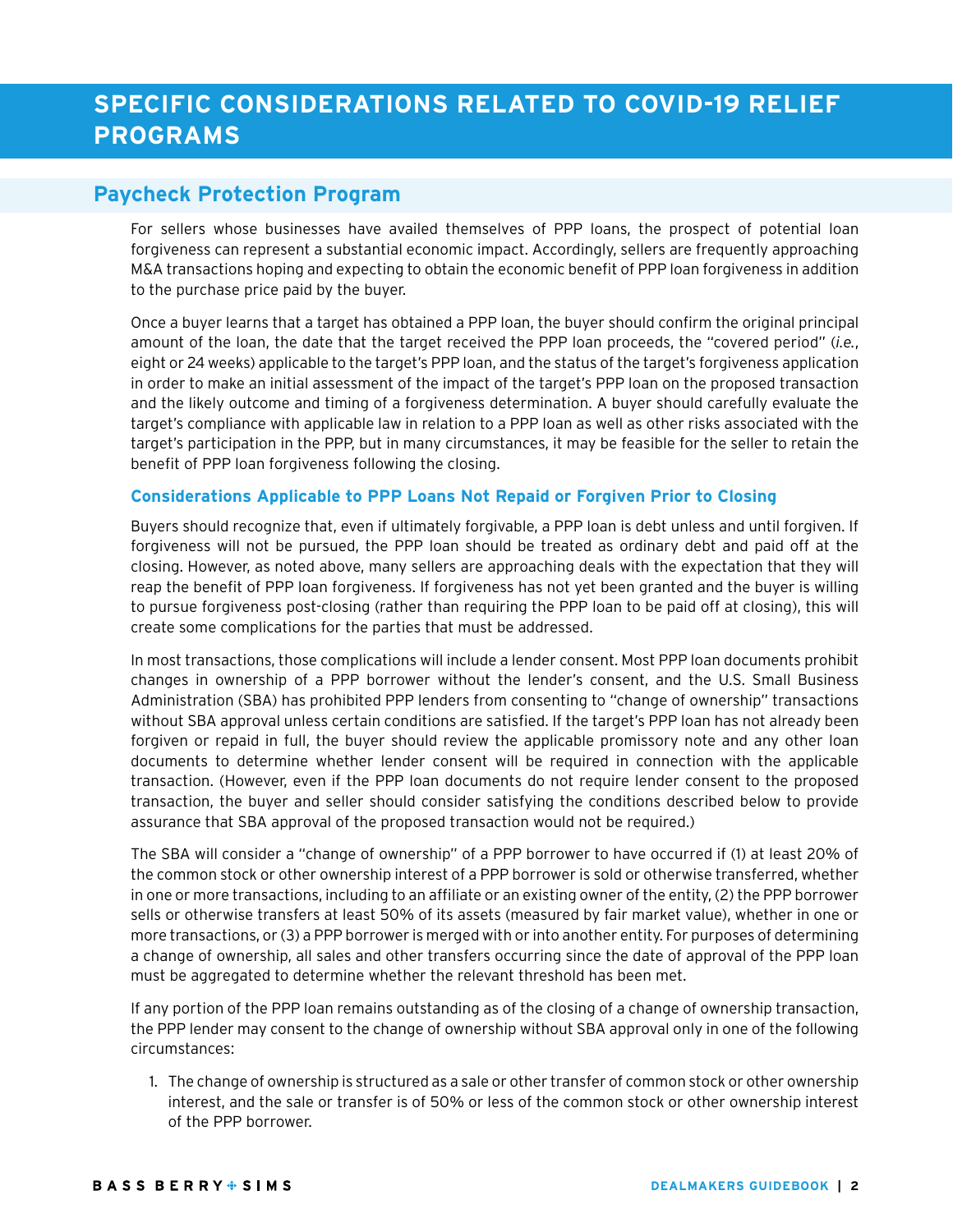2. The borrower completes a forgiveness application reflecting its use of all of the PPP loan proceeds and submits it, together with any required supporting documentation, to the PPP lender, and an interest-bearing escrow account controlled by the PPP lender is established with funds equal to the outstanding balance of the PPP loan, to be held for the purpose of paying off the PPP loan to the extent that forgiveness is denied.

If the PPP lender consents to a change of ownership without SBA approval in any of the circumstances described above, the PPP lender must notify the appropriate SBA Loan Servicing Center, within five business days of completion of the transaction, of (1) the location of, and the amount of funds in, the escrow account and (2) if the change of ownership is structured as a sale or other transfer of common stock or other ownership interest or as a merger, certain information about the new owner(s) of the business.

If the SBA's approval of a change of ownership is required (because the conditions described above are not satisfied), the PPP lender will be required to submit to the appropriate SBA Loan Servicing Center certain materials regarding the buyer, the seller and the proposed transaction, including any letter of intent and the purchase or sale agreement. The SBA will review and provide a determination within 60 days of receipt from the PPP lender of the required materials. As a condition to approving any change of ownership, the SBA will require the purchasing entity to assume all of the PPP borrower's obligations under the PPP loan.

In order to timely navigate the lender consent process, most M&A transactions involving a PPP loan likely will be closed under the SBA-sanctioned circumstances described above – *i.e.*, with the borrower having submitted to the PPP lender a forgiveness application reflecting its use of all of the PPP loan proceeds and funded an escrow account controlled by the PPP lender in an amount equal to the outstanding balance of the PPP loan. This escrow should help protect the buyer from risks related to the potential post-closing denial of forgiveness (including a requirement to immediately repay the PPP loan with interest), but the buyer also should ensure that the acquisition agreement includes an appropriate framework for addressing PPP forgiveness-related matters post-closing. The buyer should consider potential costs that may be incurred in responding to SBA inquiries during the initial forgiveness review (especially for loans over \$2 million) and seek to limit any express or implied obligations to seek loan forgiveness for the benefit of the sellers (including, as applicable, through the use of an appropriate efforts standard).

If the buyer already has a PPP loan of its own, it should keep those funds segregated, clearly delineate PPP-authorized expenses of the buyer from expenses of the acquired PPP borrower, and document the compliance of each PPP borrower with applicable PPP requirements.

The buyer also should consider the implications of the target's PPP loan under the buyer's existing credit facilities. If the target's PPP loan will remain outstanding following the closing at a buyer subsidiary level, the buyer should confirm that this subsidiary-level loan would not violate its existing loan covenants.

#### **Considerations Applicable to All PPP Loans**

Even if the target's PPP loan has been forgiven and/or repaid in full prior to the closing, the buyer should recognize that the PPP borrower will continue to have exposure for, *e.g.*, false or misleading statements made (including in certifying as to the borrower's eligibility) in connection with obtaining a PPP loan or the use of PPP loan proceeds for prohibited purposes. Accordingly, regardless of the status of the PPP loan as of the closing (*i.e.*, forgiven, repaid or outstanding), the buyer's diligence should include a detailed analysis of the target's eligibility to obtain a PPP loan, the accuracy of the target's PPP loan application, the target's use of the PPP loan proceeds and related documentation and recordkeeping, and the accuracy of the target's forgiveness application (if already submitted). [Annex B](#page-17-0) to this guidebook sets forth a more detailed description of certain due diligence considerations related to PPP loans.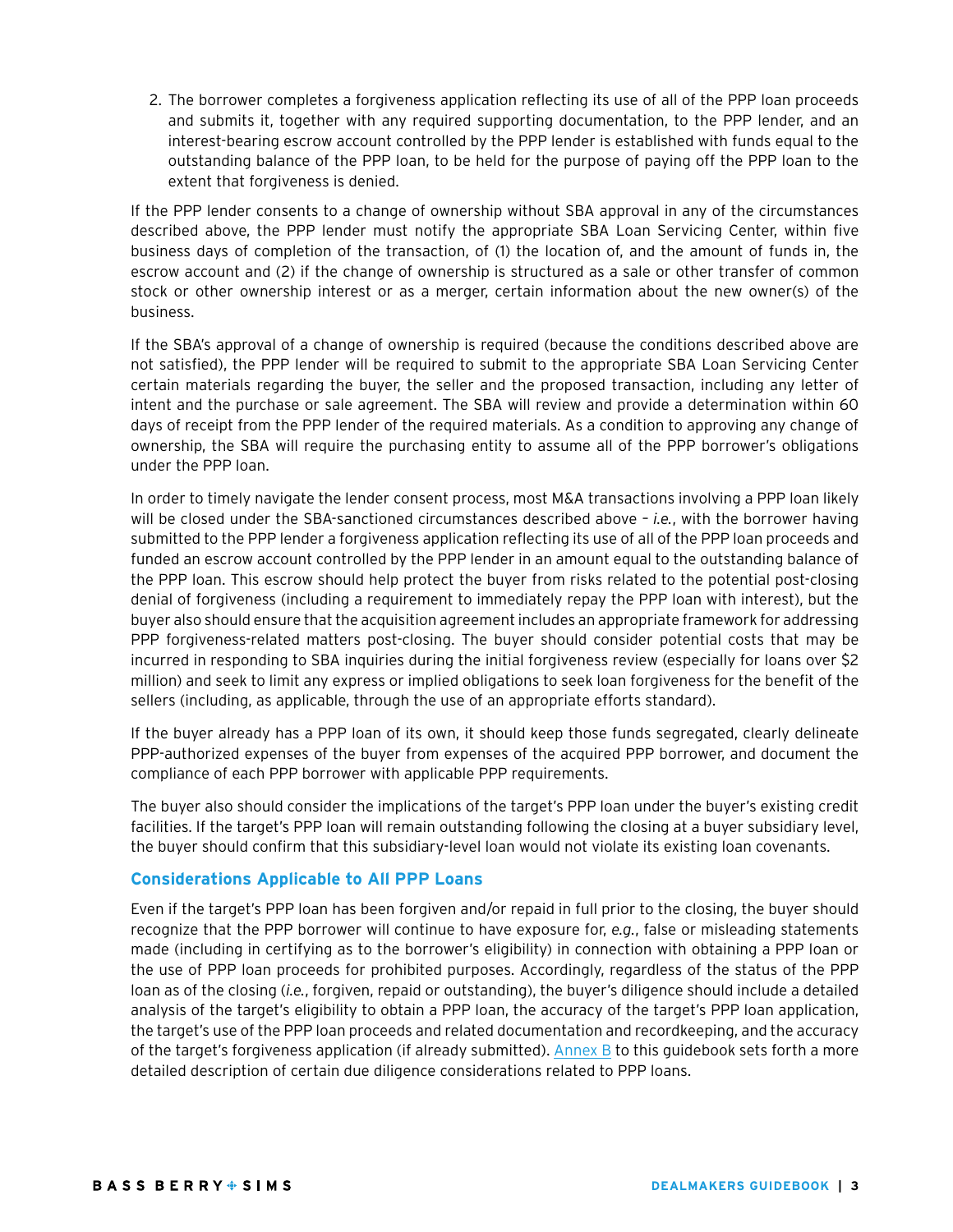<span id="page-5-0"></span>In evaluating the risk profile of a given PPP loan, the buyer should carefully assess the various sources of post-closing exposure (other than repayment with interest) related to the target's PPP loan, including the consideration of:

- 1. Costs incurred in responding to subsequent audits or investigations by the SBA, the Special Inspector General for Pandemic Recovery (SIGPR), the Department of Justice (DOJ), the Securities and Exchange Commission (SEC), Congress or other governmental authorities.
- 2. Civil penalties and damages (including potentially punitive or treble damages), criminal charges and defense costs resulting from enforcement actions pursued by law enforcement agencies or *qui tam* relators, including claims alleging fraud and/or False Claims Act violations.
- 3. Failure to comply with the obligation to retain "all records relating to the [b]orrower's PPP loan, including documentation submitted with its PPP loan application, documentation supporting the [b]orrower's certifications as to the necessity of the loan request and its eligibility for a PPP loan, documentation necessary to support the [b]orrower's loan forgiveness application, and documentation demonstrating the [b]orrower's material compliance with PPP requirements."
- 4. Reputational harm and similar risks related to participation in the PPP (which may be particularly heightened if the PPP loan remains outstanding as of the closing and the buyer will be the owner at the time of PPP forgiveness, even if the buyer did not own the borrower at the time of loan application and is passing 100% of the forgiven amount through to the seller).

All else being equal, the enforcement risk can be expected to increase with the size of the PPP loan, and buyers of businesses with larger PPP loans should take this into account, particularly where the original principal amount of the target's PPP loan exceeds \$2 million, as such loans will be subject to heightened review by the SBA.

Buyers should also note the impact of transaction structure on its PPP-related exposure. In a stock sale or merger, any risk associated with the target's PPP loan will remain with the target entity, which would impact the buyer post-closing. However, in a transaction structured as an asset sale where the PPP loan remains with the seller entity, the entity-level risk associated with that PPP loan should remain with the seller. In a physician services/MSO structure, buyers who can simply acquire assets from a seller practice entity and integrate those assets into an existing practice entity (and therefore do not need the seller practice as a friendly PC in the go-forward structure) may have an opportunity to avoid potentially meaningful post-closing exposure that could impact buyers who need to use the seller practice entity to expand into new markets.

The buyer should ensure that the indemnification provisions in the acquisition agreement appropriately preserve its rights to control the target's response to SBA or other governmental inquiries, audits, investigations and enforcement actions. The buyer should also consider insisting upon a dollar-one specific indemnity for any losses arising from the target's participation in the PPP, including without limitation the target's eligibility to obtain a PPP loan, statements made in the loan application or forgiveness application, and the target's use of proceeds.

#### **Other CARES Act Loan Programs**

Although less common, buyers also should understand the implications of a target having received an EIDL or MSLP loan. Neither of these loan programs offers forgiveness, so outstanding loan obligations should be treated similarly to any other indebtedness in the transaction. However, as federal government loan programs, both EIDL and MSLP loans implicate many of the same post-closing compliance and enforcement risks discussed above concerning PPP loans.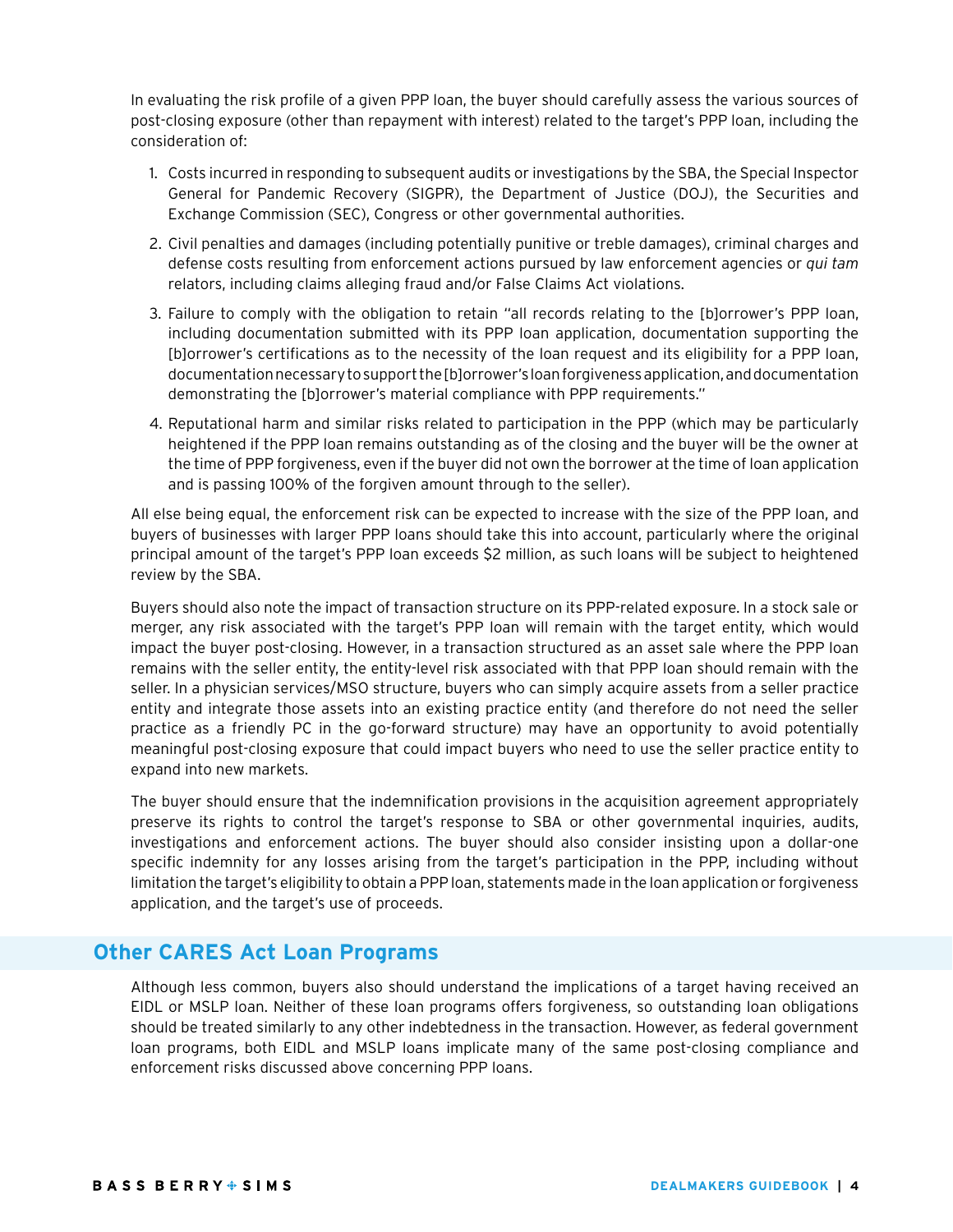<span id="page-6-0"></span>Additionally, subject to certain limitations, an MSLP borrower is prohibited from either of the following:

- 1. Repurchasing an equity security of the borrower or its parent company listed on a national securities exchange.
- 2. Paying dividends or making other capital distributions with respect to common stock or equivalent interests in a partnership, limited liability company, or other legal entity, in each case within 12 months after the date on which the MSLP loan is paid off.

During the same period, MSLP borrowers also must comply with certain compensation restrictions applicable to employees who earned total compensation over \$425,000 in 2019.

#### **HHS Provider Relief Fund**

The HHS Provider Relief Fund was created to help healthcare providers and suppliers respond to the COVID-19 public health emergency. Through the program, HHS was tasked with distributing \$175 billion to hospitals and healthcare providers, and operating a reimbursement program for those providing COVID-19-related testing and treatment to the uninsured.

Despite initially being touted as "no strings attached" funding, there are several terms and conditions that apply to the receipt and use of distributions from the HHS Provider Relief Fund. As part of accepting the funds, recipients are required to certify that certain terms and conditions have been met, including, among other things, that the recipient treated patients after January 31, 2020, that the funds will be used only to support COVID-19 attributable expenses and cover COVID-19 attributable losses, and the funds will not be used to pay any individual at a rate above \$197,300.

Also, the recipient agrees to comply with documentation and reporting requirements; agrees not to balance bill any out-of-network patient for COVID-19-related treatment; and certifies that all information it provides is true, accurate and complete. Notably, the recipient also must acknowledge that any deliberate omission, misrepresentation or falsification of any information provided to HHS concerning the HHS Provider Relief Fund may be punishable by criminal, civil or administrative penalties, including but not limited to revocation of Medicare billing privileges; exclusion from federal healthcare programs; and/or the imposition of fines, civil damages, and/or imprisonment; as well as subject the recipient to potential False Claims Act liability, which can result in treble damages.

Buyers should be prepared for a retrospective review of any funds received by targets from the HHS Provider Relief Fund, with the level of the review being proportional to the amount of funding received. Both HHS and the Office of Inspector General (OIG) have clearly signaled as much. In fact, the OIG is in the process of updating its enforcement authority concerning these types of HHS grants. Liability for failure to comply with the terms and conditions will fall to the legal entity and Medicare provider that received the funds; and, of course, with respect to certified suppliers (*e.g.*, ASCs) and providers (*e.g.*, hospitals, home health, etc.), even in an asset sale transaction Medicare liability flows to the buyer if it succeeds to the seller's Medicare provider number.

In the context of an asset deal, HHS has made clear that any funds not expended for appropriate COVID-19 attributable expenses and losses by the seller before the transaction must be repaid to HHS; the funds may not be transferred to the buyer. It is possible, however, for repercussions for any inappropriate receipt or use of funds by the seller to potentially jeopardize the Medicare enrollment that is transferred as part of the transaction.

To protect its investment, a buyer should evaluate the target's compliance with the terms and conditions of receiving this funding, including obtaining and reviewing supporting documentation. The buyer's diligence should include a review of the target's eligibility to receive each distribution it has received (or applied for) from the HHS Provider Relief Fund, verification of the amounts received (or expected) and identification of the type of distributions (*i.e.*, "general distributions" or "targeted distributions"), and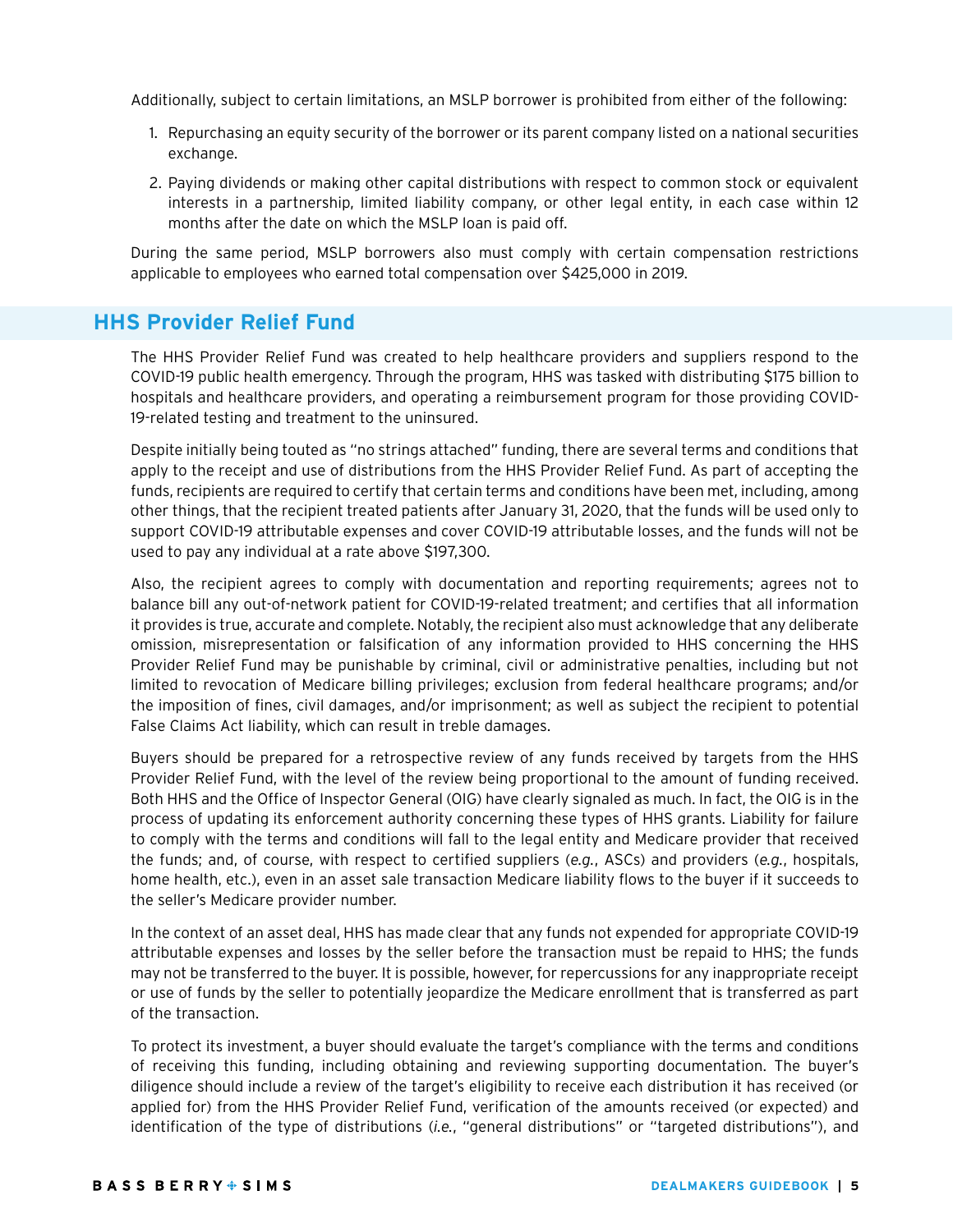<span id="page-7-0"></span>verification that the target has adequate documentation to demonstrate its appropriate use of the funds and support its compliance with the terms and conditions. Not only is this important to confirm that the target has not used such funds in violation of, or otherwise failed to comply with, the HHS Provider Relief Fund terms and conditions; it also is important because the buyer likely will need to ensure that it has sufficient information to comply with future HHS reporting requirements (and to apply for future funds, as applicable). If a buyer is not able to appropriately support the use of the funds through reporting, it likely will result in the need to make a future repayment.

If there are any HHS relief funds not yet utilized by the legal entity that received them, the buyer should establish a process to ensure those funds stay with that legal entity and continue to be used for permissible purposes.

Buyers should consider excluding from cash and working capital calculations (or ensuring that closing net working capital includes an offsetting current liability for) the amount of any grants from the HHS Provider Relief Fund except to the extent that the target can satisfactorily demonstrate that such funds have been used per the HHS Provider Relief Fund terms and conditions. To the extent that a buyer is not confident in its ability to defend the target's use of funds in an audit situation or complete the required reporting expectations, the buyer should consider this in evaluating how proceeds received by the target from the HHS Provider Relief Fund should be treated in the transaction.

Buyers also should include representations and warranties in the acquisition agreement regarding the target's pre-closing compliance with the terms and conditions of receiving the funding and accuracy of the data necessary for outstanding reporting expectations. Buyers should consider making these representations fundamental or otherwise carving them out of any baskets or caps. Buyers also may consider proposing a separate, dollar-one specific indemnity (that would not be limited by any survival period) to protect against any losses arising from the target's noncompliance with the HHS Provider Relief Fund terms and conditions.

The seller may object to providing an indemnity to the extent that the scope of such indemnity could provide coverage for losses arguably incurred by the acquired entity after the closing (*e.g.*, in connection with the utilization of proceeds from the HHS Provider Relief Fund for post-closing losses or expenses). However, the buyer should consider requiring the seller's indemnity to explicitly cover any losses arising from claims or investigations regarding pre-closing losses and/or expenses for which the seller retains the economic benefit of the HHS Provider Relief Fund assistance.

#### **Medicare Advances**

To the extent received and not yet recouped, Medicare Advances generally should be recorded as deferred revenue on the target's balance sheet. Medicare Advances could be treated either as debt or included in the calculation of net working capital as a current liability. If treated as a component of net working capital, buyers should be careful to exclude any Medicare Advances from any calculations based on historical working capital levels used to set the working capital target.

#### **Tax Relief**

The CARES Act also includes several tax relief programs to assist businesses in weathering the COVID-19 pandemic, including payroll tax deferral; the employee retention tax credit; and the revival of a five-year carryback for net operating losses earned in 2018, 2019, or 2020. Each of these programs could impact M&A transactions in different ways.

The CARES Act permits employers to defer the deposit and payment of the employer's portion of social security taxes that otherwise would be due between March 27, 2020, and December 31, 2020. Half of any deferred amounts would be payable on December 31, 2021, and the other half would be payable on December 31, 2022. Where a target has availed itself of this payroll tax deferral, the buyer should confirm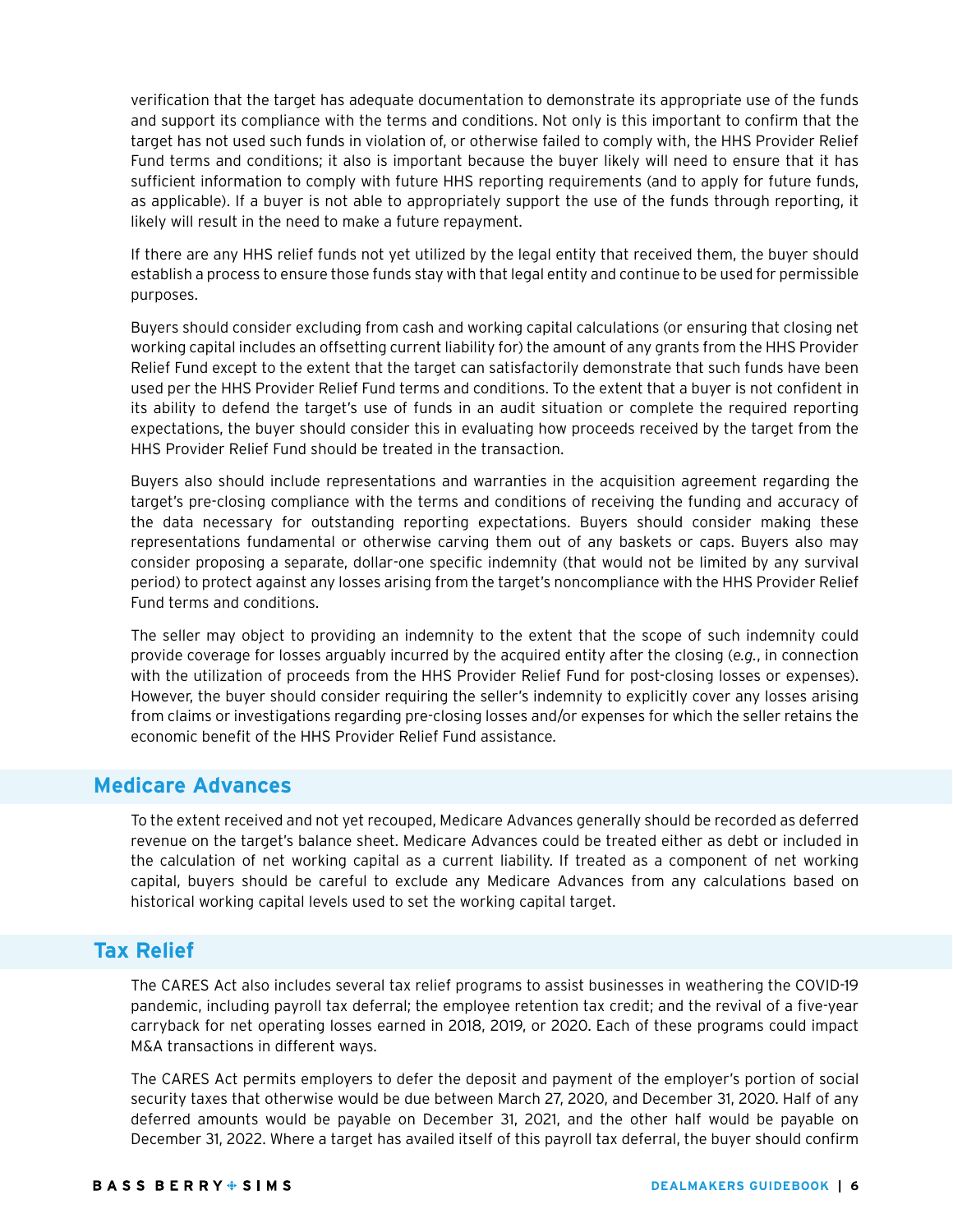<span id="page-8-0"></span>that this deferral has been properly recorded as a liability on the target's balance sheet. Any deferred payroll tax obligations related to the pre-closing period should be treated as debt in the acquisition agreement or otherwise reduce purchase price on a dollar-for-dollar basis. Buyers also should consider any EBITDA impacts of deferred payroll tax in the target's historical financials.

The CARES Act also provides for a refundable tax credit, known as the employee retention tax credit, that provides temporary wage support to certain employers impacted by the COVID-19 pandemic, and the FFCRA provides for refundable tax credits that reimburse eligible employers for the costs of providing paid leave to covered employees under the FFCRA. If a target has claimed the CARES Act employee retention tax credit or the FFCRA paid leave tax credit, a buyer should review the target's eligibility for these tax credits, ascertain the dollar amount claimed and received, and ensure that the acquisition agreement provides indemnification to the buyer if these credits were improperly claimed with respect to pre-closing periods.

The CARES Act also allows taxpayers to carryback NOLs generated in taxable years beginning after December 31, 2017, and before January 1, 2021, for up to five years. The Tax Cuts and Jobs Act (TCJA), enacted in December 2017, had eliminated NOL carrybacks, but under the CARES Act, corporate taxpayers may amend prior-year tax returns to offset taxable income from those tax years with NOLs generated in 2018, 2019 or 2020. This NOL carryback could generate a meaningful tax refund for, *e.g.*, a corporate taxpayer with 2020 tax losses that can be carried back to 2015 and offset prior year income that had been taxed at the pre-TCJA corporate rate of 35%. Buyers and sellers should be sensitive to these potential tax benefits and, where applicable, appropriately address in the acquisition agreement the allocation of the economic benefit of any NOL carryback and procedural matters regarding the amendment of prior year tax returns to carryback the NOLs.

#### **Participation in Multiple Relief Programs**

Where a target has availed itself of multiple COVID-19 relief programs, a buyer should carefully evaluate the target's eligibility to participate in each program and consider the implications on the overall risk profile of the target's participation in these programs. Private equity buyers also should consider any impact of the target's participation in COVID-19 relief programs on their other portfolio companies (*e.g.*, if the target obtained a PPP loan and other portfolio companies have availed themselves of the employee retention tax credit).

Participation in certain relief programs is restricted or limited based on participation in certain other of these programs. The employee retention tax credit, for instance, is not available to PPP borrowers. Additionally, although a borrower is eligible to receive both an EIDL and a PPP loan, the proceeds of each loan must be used for different expenses, and a borrower who received both a PPP loan and an emergency EIDL grant under Section 1110 of the CARES Act will have its PPP forgiveness amount reduced by the amount of such EIDL grant.

More broadly, buyers should confirm in diligence that the target has not "double-dipped" by using funds from multiple sources (*e.g.*, PPP loan proceeds, general distributions from the HHS Provider Relief Fund, targeted distributions from the HHS Provider Relief Fund) to cover the same expenses or losses.

Many lower middle market healthcare transactions may involve a target who has obtained a PPP loan and also received distributions from the HHS Provider Relief Fund. In such cases, buyers should be sensitive to potentially heightened risk regarding the target's necessity certification in its PPP application where the target also received distributions from the HHS Provider Relief Fund.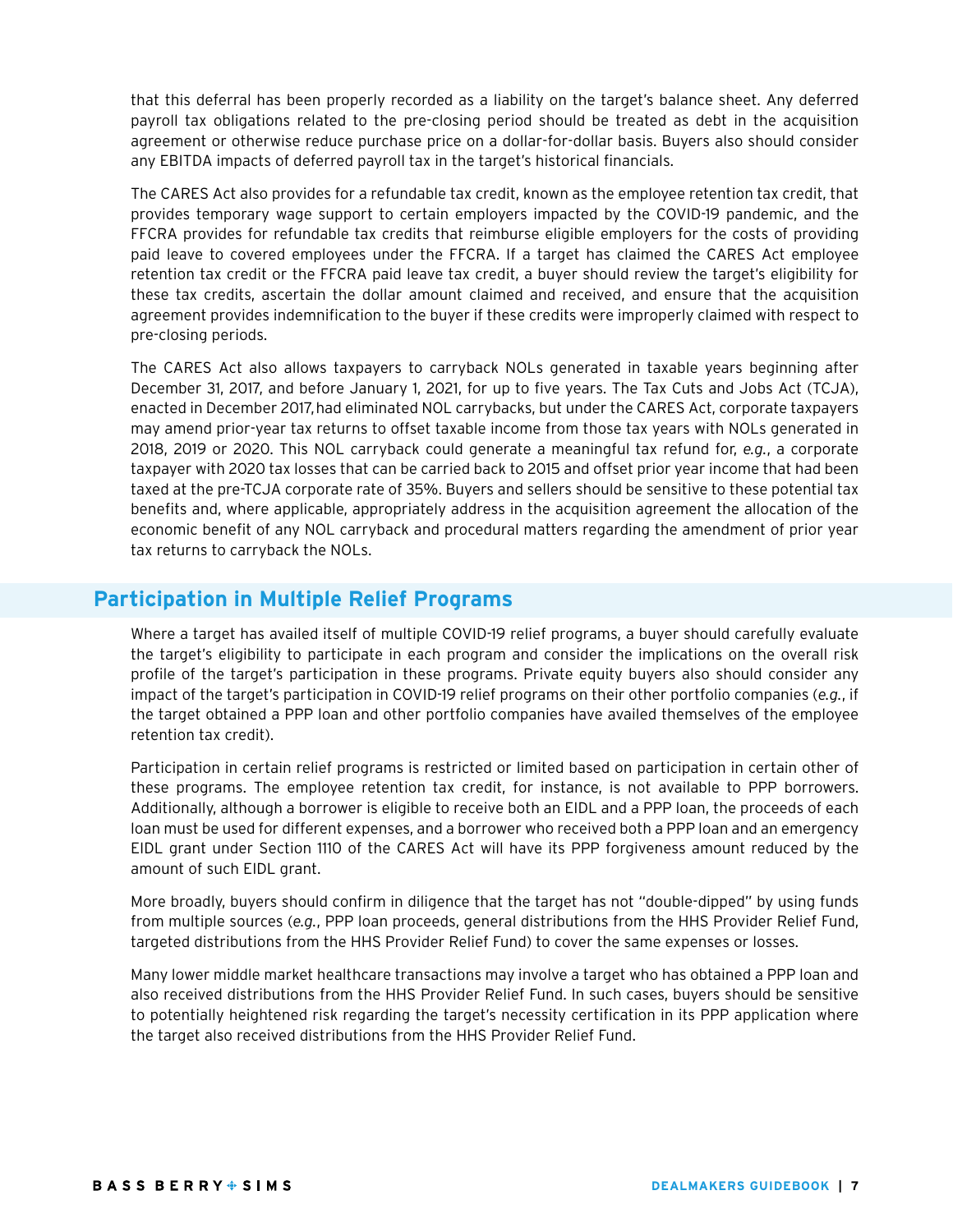#### <span id="page-9-0"></span>**Impacts on Closed Deals**

Although this guidebook is focused primarily on M&A transactions occurring during the COVID-19 pandemic, dealmakers also should be aware of potential impacts of the COVID-19 pandemic and related government relief programs on previously closed transactions.

Earnouts, in particular, may be impacted materially by COVID-19. Dealmakers should be aware of any financial statement impacts of participation in COVID-19 relief programs and any implications for earnouts tied to metrics such as EBITDA. Buyers also should be sensitive to operational changes or budget, workforce or compensation reductions as these relate to any potential good faith or commercially reasonable efforts covenants agreed to in connection with any earnouts. To the extent the earnout is payable to key employees or business relations, the buyer may wish to find an agreeable work-around (*e.g.*, extensions, revised targets, etc.) to allow for a fair opportunity to fully achieve the earnout post-COVID-19.

Buyers and sellers also should consider the potential implications of the CARES Act's NOL carryback provisions on closed deals, given that post-TCJA acquisition agreements may not have contemplated the availability of such carrybacks.

## **KEY TERMS IN ACQUISITION AGREEMENTS**

#### **Earnouts/Contingent Payments**

Buyers and sellers increasingly have turned to contingent payments as a means to bridge valuation gaps that have been exacerbated by the sudden shock of the COVID-19 pandemic. There is a compelling business case for earnouts in this market, but earnouts present many well-known challenges. Earnouts are not only difficult to negotiate – as parties haggle over performance metrics, operating covenants and treatment in the event of future M&A activity involving the company – but they also are famously ripe for post-closing disputes.

Sellers in the current market are loath to sell at severely discounted prices given the possibility of a relatively quick bounce back if the spread of COVID-19 can be brought under control. Meanwhile, in many subsectors, depressed revenues, combined with uncertainty as to when and how COVID-19 will be controlled or other COVID-19-driven market shifts, simply do not justify buyers paying the same prices today that they might have paid a year ago for the same asset. The nature of this misalignment suggests that, at least in certain deals, earnouts may be most effectively structured when tied to metrics or milestones indicating that performance has rebounded to pre-COVID-19 levels. And, although we are not seeing a decrease in multiples, we are seeing earnouts used to bridge valuation gaps between sellers and buyers related to pre- and post-COVID-19 performance. Regardless of how the earnout is structured, buyers agreeing to earnouts should seek to limit post-closing operating covenants and negotiate for an express right to offset indemnity claims against earnout payments.

As an alternative to (or perhaps in conjunction with) a traditional earnout, sellers with sufficient leverage may seek to bridge a portion of any valuation gap with a purchase price clawback that is triggered if specified metrics or milestones are not achieved. Other options for bridging divergent views of valuation include the use of performance-based seller notes and an increased amount of rollover equity.

As noted above with respect to earnouts in previously closed deals, buyers should consider carefully the impact of COVID-19 relief on targets' 2020 and 2021 financial statements (*e.g.*, EBITDA impact of PPP forgiveness) when structuring earnouts.

Further, earnouts involving potential referral sources and targets who receive payments from government payors need to be carefully structured with the assistance of regulatory counsel to stay clear of potential anti-kickback risks.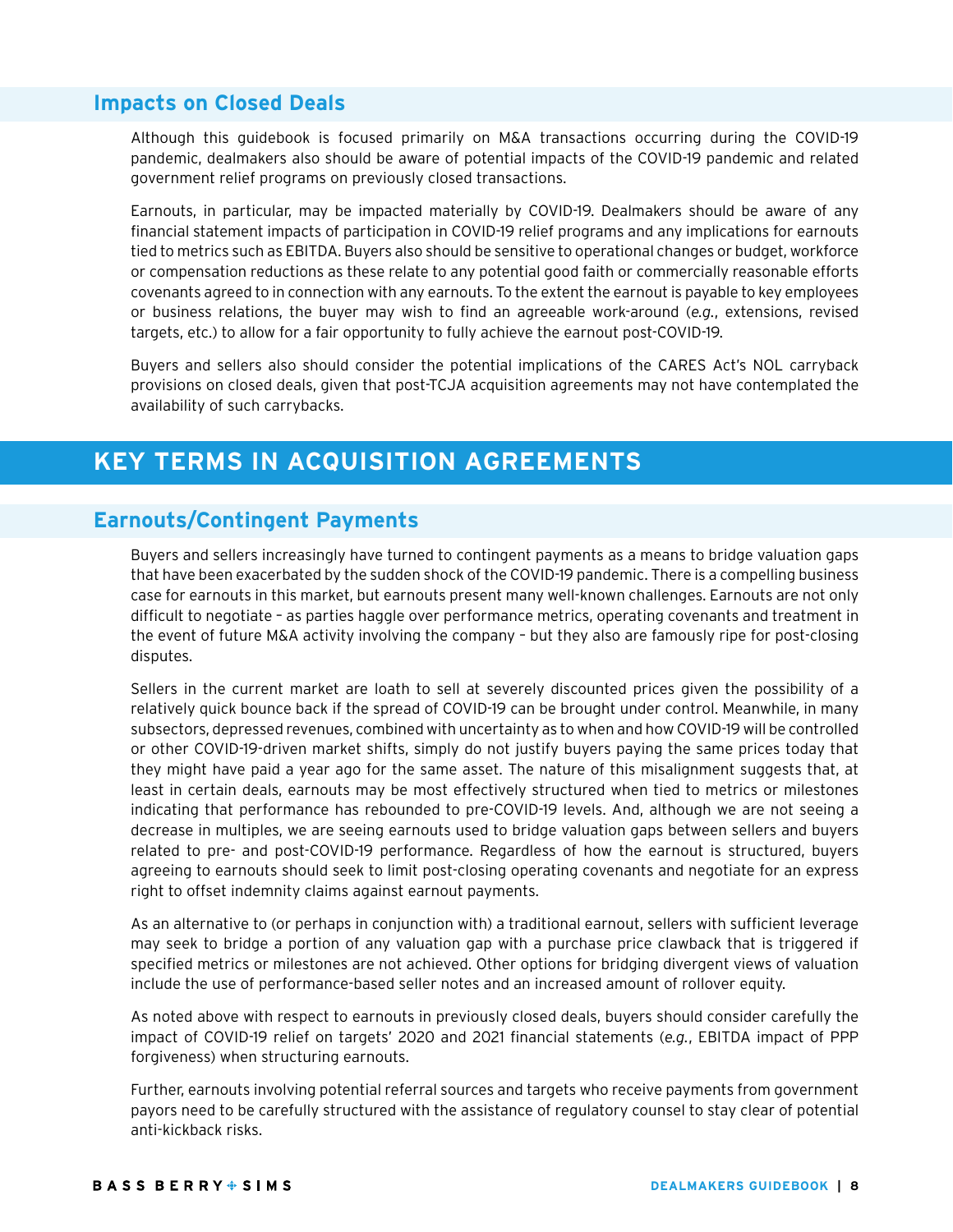#### <span id="page-10-0"></span>**Net Working Capital Adjustments**

Net working capital and similar purchase price adjustments are frequently the subjects of intense negotiations in M&A transactions. If anything, this is likely to be even more relevant over the next 12 to 24 months as businesses struggle to manage receivables and payables and account for various forms of government assistance.

Current market conditions have materially impacted many businesses' working capital levels and complicated the common practice of pegging target net working capital to a "normalized" historical level. Although the situation has stabilized, at least to some extent, for many businesses since the initial shock in March, this likely will continue to be a challenge for dealmakers, especially where the parties anticipate a longer period between signing and closing.

Buyers and sellers also should be mindful of the impact of COVID-19 relief programs on the target's financial statements and the treatment of various forms of government assistance as either debt, current liabilities accounted for in working capital, or cash for which the seller will retain the benefit. Recommendations regarding the treatment of many of these programs are more specifically discussed in the prior section of this guidebook.

#### **Representations and Warranties**

Buyers should consider seeking additional representations and warranties, or modifications to standard representations and warranties, to account for the impact of COVID-19 (COVID-19 Representations and Warranties). Many of the concerns addressed by these COVID-19 Representations and Warranties already may be covered by standard representations, such as customary representations regarding compliance with the law, the accuracy of financial statements, undisclosed liabilities, and the absence of changes. However, the inclusion of specific COVID-19 Representations and Warranties may aid in the buyer's due diligence efforts, as such inclusions may result in better disclosures relating to the target's business and more easily facilitate the treatment of certain COVID-19 Representations and Warranties as fundamental representations or otherwise subject to extended survival periods and/or carve-outs from any baskets or caps.

On the other hand, if the transaction involves a representations and warranties insurance (RWI) policy, it may be advantageous to both parties (in maximizing coverage under the RWI policy) to minimize COVID-19 Representations and Warranties to the extent that the matters to be addressed thereby are already covered by standard representations and warranties, as explicit references to COVID-19 are more likely to be flagged in underwriting. Additionally, certain COVID-19-related matters may be most efficiently addressed by modifying defined terms in the acquisition agreement rather than including additional representations (*e.g.*, including an explicit reference in the definition of indebtedness to payroll tax liabilities deferred under the CARES Act).

Some examples of specific COVID-19 Representations and Warranties that buyers should consider including in acquisition agreements include representations and warranties covering the following:

- Compliance with all laws and regulations related to COVID-19 in the workplace, which would include all requirements under OSHA, confidentiality, sick leave or family and medical leave or the FFCRA.
- Any business interruptions or material adverse effects arising out of or related to COVID-19.
- Any COVID-19 measures that may be affecting the target company's ordinary course of business operations (*e.g.*, no elective procedures, stay-at-home orders, etc.).
- Any changes in the operations of the business as a result of COVID-19, including any cost reduction measures implemented or planned by the target such as payroll reductions or changes to budgeted capital expenditures or marketing expenses.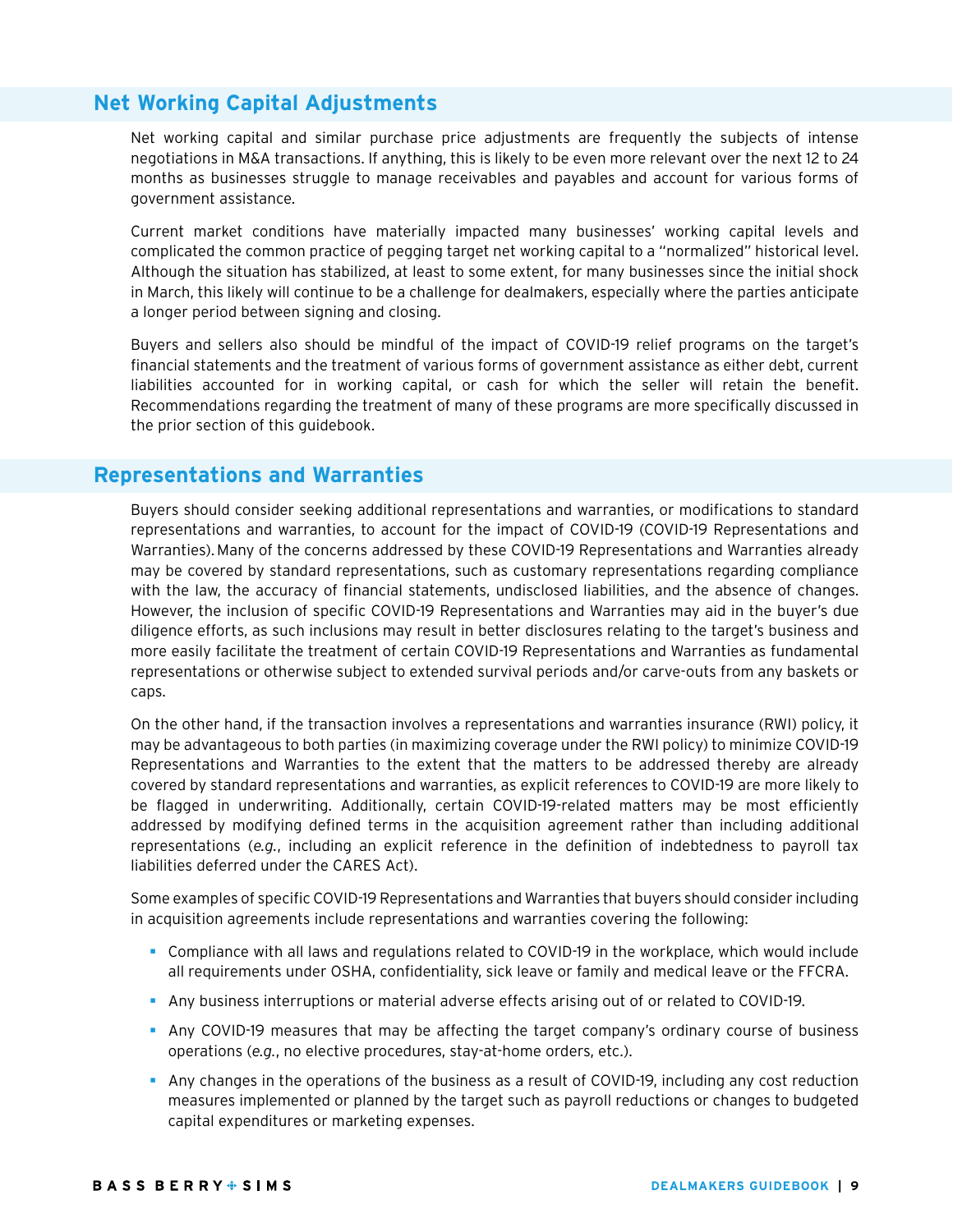<span id="page-11-0"></span> Any indications that vendors or customers or target will be unable to perform under any contract as a result of COVID-19 (including any mandatory shutdown orders).

Additionally, if the target has availed itself of COVID-19 relief under the CARES Act or other government programs, the buyer should consider including specific COVID-19 Representations and Warranties to reinforce its diligence on key matters such as the target's eligibility to participate in the applicable program(s) and compliance with program requirements. For instance, if the target received a PPP loan, appropriate COVID-19 Representations and Warranties may cover the following:

- The accuracy of all information presented and certifications made in the target's PPP loan application.
- Historical employee census and payroll data to support the calculation of the target's maximum PPP loan amount and, if applicable, PPP loan forgiveness.
- **IFELD** 11 Itemized disclosure of the target's use of PPP funds.

Refer to the prior section of this guidebook for a more detailed discussion of the treatment in an acquisition agreement of certain COVID-19 government relief programs.

#### **Covenants**

To the extent that there is an interim period between the signing of an acquisition agreement and the closing of the transaction, the parties should carefully consider, in light of the COVID-19 environment, the seller's and target's interim period covenants regarding the continued operation of the business. For example, many sellers seek to include specific COVID-19 qualifications (*e.g.*, responding to any "shelter in place" or similar government orders; potential shutdown of facilities; incurrence of debt; potential adjustments to accounting policies, including delaying of payment of accounts payable, and revisions to budgets and projections; termination or furloughing of employees; and similar measures) to the seller's and target's obligations to operate the business in the ordinary course during the interim period. These qualifications permit the seller and target to quickly respond to any COVID-19-related issues during the interim period without fear of a potential breach of the acquisition agreement. Buyers, on the other hand, may resist such carve-outs and require an approval right for any such COVID-19-related measures taken by the seller or target to ensure that the target purchased at closing is substantially the same as, if not identical to, the target that buyer agreed to purchase at the signing.

Buyers also should be alert as to what is meant by the seller's and target's obligations to operate the business in the "ordinary course of business consistent with past practice" or similar qualifications during the interim period – due to the ongoing COVID-19 pandemic, these qualifications could be construed to include the seller's and target's previous responses to COVID-19 (rather than the seller's and target's pre-COVID-19 operation of the business). To clarify any such provisions, buyers often seek to define "ordinary course" operations to specifically carve out any changes due to COVID-19 measures and any other actions or responses to COVID-19.

In addition to the foregoing, buyers and sellers also should consider any COVID-19-related impacts on other typical interim covenants, including, for example, potential delays in obtaining necessary third-party or governmental consents or approvals (*e.g.*, HSR clearance; landlord consents; customer or supplier consents), the certainty of securing any deal-related financing, and other similar requirements.

#### **Closing Conditions**

In transactions with bifurcated signing and closing structures, buyers and sellers should carefully consider the closing conditions in the transaction agreement, many of which could be significantly impacted by COVID-19.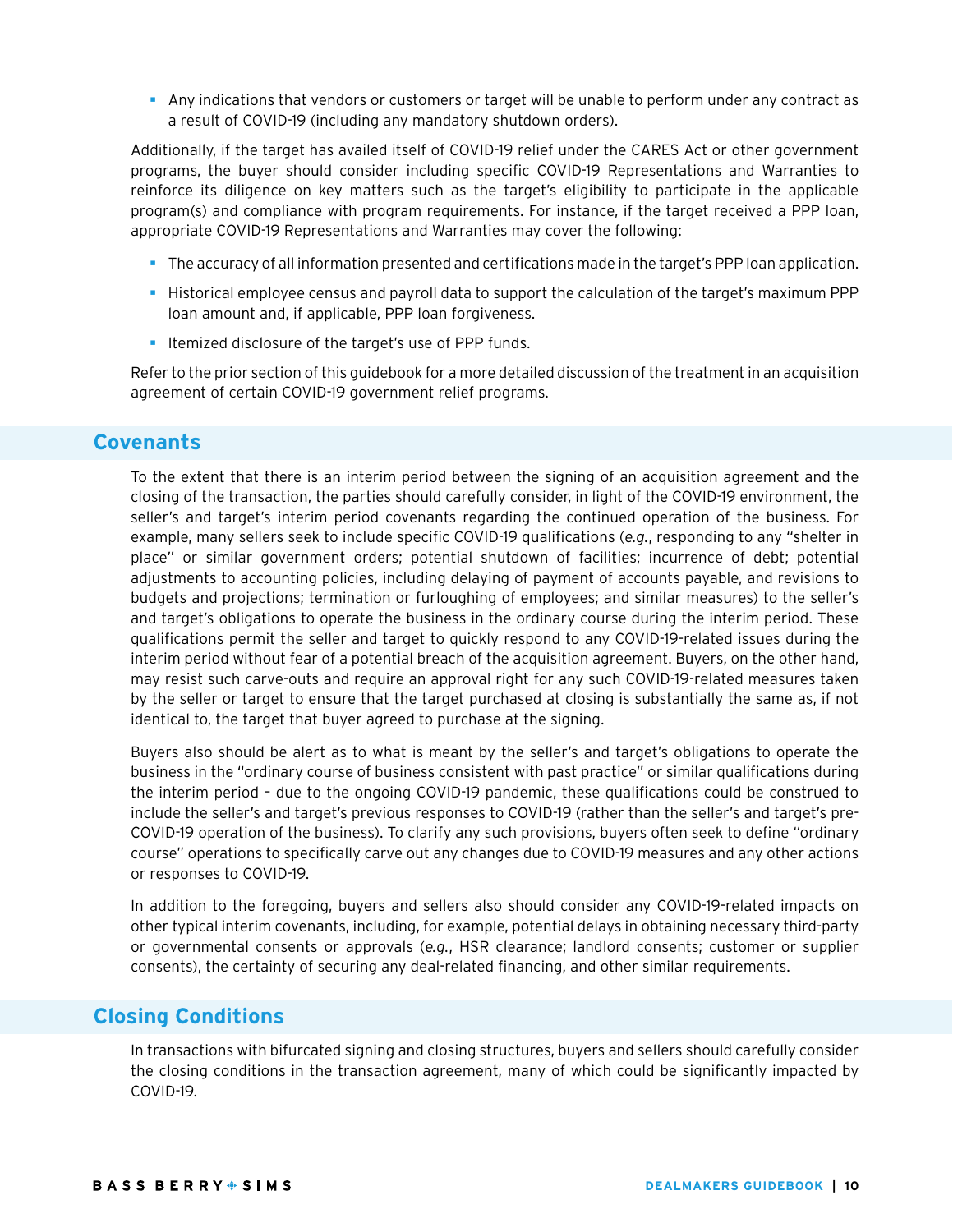Negotiation of closing conditions based on COVID-19 concerns may include both of the following:

- 1. How the material adverse effect (MAE) qualifier is defined.
- 2. The addition of COVID-19-targeted closing conditions.

The definition of MAE and its use throughout the agreement are heavily negotiated in an acquisition agreement as it may allow the buyer an "out" between signing and closing. In the wake of COVID-19, sellers often seek to exclude pandemics from the definition of MAE. Such exclusions will make it more difficult for a buyer to terminate the agreement in the event the seller's business performs worse than expected as a result of the pandemic. Buyers should seek to narrow the impact of the MAE pandemic exception by adding a "disproportionate effect" clause, such that a pandemic may constitute an MAE only if it has a disproportionate effect on the seller compared to other businesses in the same industry or the same geographic area.

Both parties should bear in mind that MAE is an extremely high bar and courts have rarely enforced it as a means for a buyer to terminate a transaction. Delaware courts, for example, find that an event will constitute an MAE if it "substantially threaten[s] the overall earnings potential of the target in a durationally-significant manner." Although MAE continues to be a heavily negotiated term in a transaction agreement, buyers should not rely on it alone as a means of allocating risk with respect to the conditions for each party to close.

Because the bar to enforce MAE is so high, buyers also should consider negotiating closing conditions that target specific operational or financial metrics of a seller who may be adversely affected in the wake of COVID-19. Such specific conditions may include:

- Conditions centered on the seller's defaults under specified key contracts (such as material customers or suppliers).
- Commencement of certain types of material litigation.
- Default by certain key vendors, or supply chain or distribution disruptions.
- Loss of key employees or other employee unavailability issues (due to stay-at-home orders, reductions in force or otherwise).
- Satisfaction or lack of satisfaction of financial metrics related to key contracts or termination of key contracts.
- **Potential executive orders that could otherwise impair the business, especially if the company** operates in COVID-19 "hot spots."

Finally, the parties should consider the standard condition that requires the seller to bring-down the representations and warranties – *i.e.*, certifying that the representations and warranties are true at closing. Essentially, a lower bring-down standard makes it easier for a buyer to walk away from the transaction. Sellers, however, likely will be concerned with the risk of a lower bring-down standard, given COVID-19's far-reaching and often unpredictable impact on operations. Such an impact could affect representations related to top customers and suppliers, normal business operations, and indebtedness, to name a few. The leverage provided by a bring-down condition (*i.e.*, to walk or to renegotiate the price or specific indemnities) may be the buyer's only hope to avoid being stuck overpaying for damaged goods.

Given the unpredictability of the COVID-19 environment, the parties should be particularly thoughtful about the potential for "interim breaches" (*i.e.*, events occurring between signing and closing that cause a representation or warranty to be breached) to arise. The parties should consider whether, and in what circumstances, it is appropriate for the seller to update its disclosure schedules in connection with the bring-down. In transactions involving RWI, the buyer in particular should consider the extent to which disclosure schedule updates could impair its ability to make claims for those matters post-closing under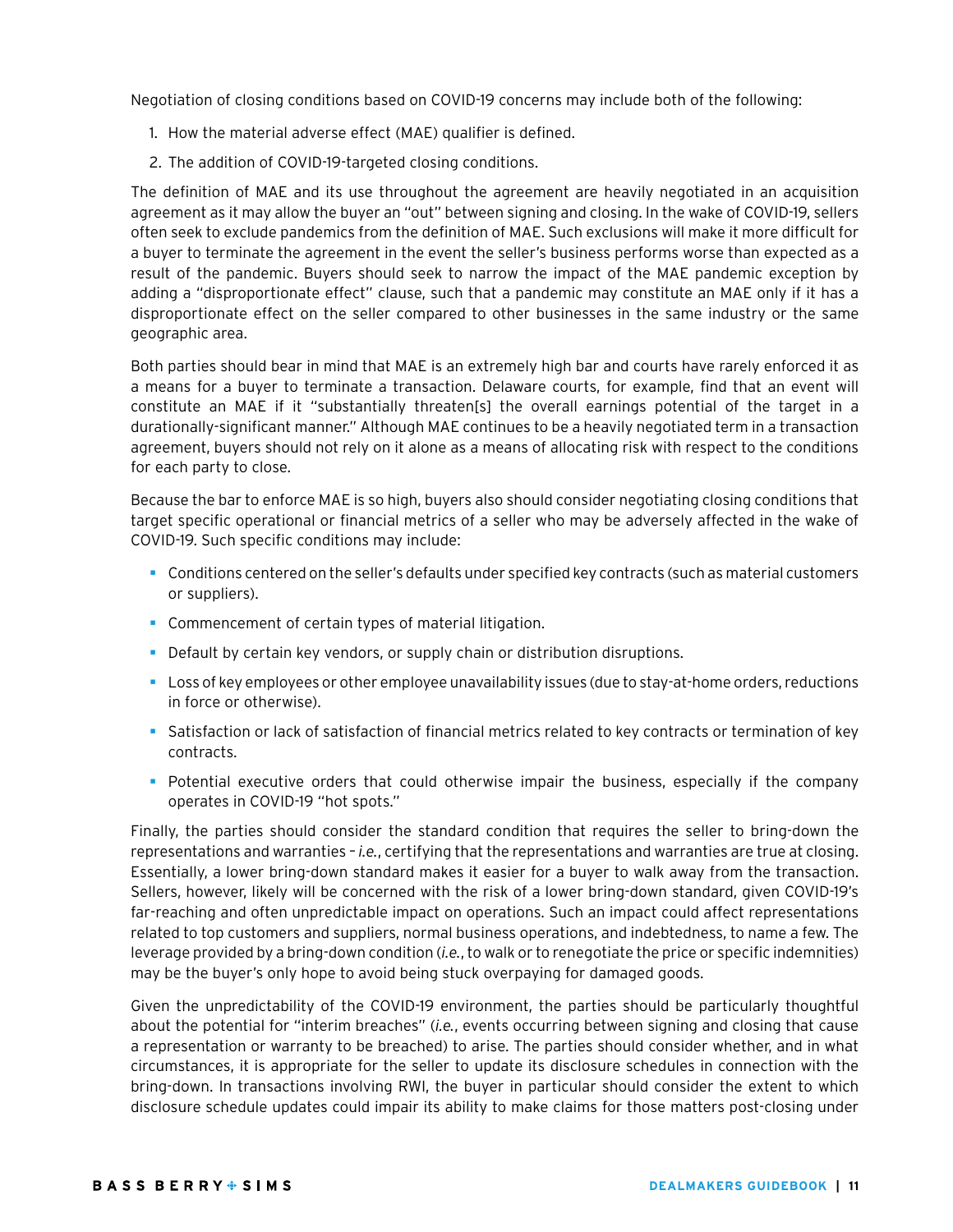<span id="page-13-0"></span>the RWI policy. A buyer also should keep in mind that it will have to bring-down its RWI no-claims declaration at closing, leading to policy exclusions to the extent that any interim breach has occurred.

Regardless of deal size or type, it is as important as ever for parties to carefully negotiate closing conditions in a transaction agreement to facilitate a successful closing.

#### **Indemnification**

In the current environment of uncertainty, parties are paying additional attention to the allocation of risks related to COVID-19 in M&A transactions. In the context of risk allocation through indemnification, many buyers are seeking to include COVID-19 Representations and Warranties in the "fundamental representations" or create a separate class of semi-fundamental COVID-19 representations, to extend the survival period of such representations and/or eliminate the applicability of certain indemnification caps or baskets to such representations. Additionally, especially where specific COVID-19-related risks or issues are identified during the due diligence process, some parties also are electing to include specific indemnification and/or escrow provisions related to COVID-19 matters, which has the further benefit of exempting related claims from any baskets or deductibles and potentially subjecting such claims to a higher cap.

These specific indemnification clauses can broadly include all COVID-19 matters, or specifically identified COVID-19 related risks of the target business, including personnel and patient health and safety claims, deferred taxes under the CARES Act, PPP loans (if not forgiven) and distributions from the HHS Provider Relief Fund, and the related escrow provisions set aside funds to cover losses related to such matters.

### **REPRESENTATIONS AND WARRANTIES INSURANCE**

The RWI market seems to have generally kept pace with the broader M&A market through the COVID-19 pandemic, and, despite fears of increased claims, RWI premiums have remained generally stable. Although obtaining an RWI policy generally requires incrementally more work on the front-end for a buyer, and certainly added expense (even if the seller agreed to pay all premiums and underwriter diligence fees), having an RWI policy in place can shift a significant amount of risk off of both the buyer and seller and ultimately ease negotiations of the acquisition agreement.

However, the novel coronavirus has presented challenges for dealmakers in the RWI underwriting process. In the earlier stages of the COVID-19 pandemic, amidst tremendous market uncertainty, many underwriters were requiring broad exclusions for COVID-19-related losses. Over the past several months, however, underwriters largely have shifted to a more accommodating approach, tailoring the scope of COVID-19 related exclusions based on diligence. Most underwriters generally are still excluding from coverage any losses related to COVID-19 transmission at the target's facilities and PPP loan exposure, but some policies are now being written without any COVID-19-related exclusions at all.

Further, some RWI carriers have begun offering separate contingent risk policies providing coverage for certain PPP-related exposure. These policies were conceived in response to the general uncertainty surrounding the PPP, including the lack of SBA precedent regarding the interpretation of eligibility criteria, and are generally designed to cover certain risks related to the borrower's eligibility to obtain a PPP loan.

One of the most significant challenges of navigating the current RWI market is anticipating the scope of COVID-19-related exclusions at the critical point when the buyer must select an underwriter. Because buyers must make this decision (and pay a meaningful upfront fee) before an underwriter will begin its diligence, buyers never have perfect information about the scope and terms of coverage that would ultimately be offered by the competing underwriters. This makes an "apples to apples" comparison difficult in any deal, but the general stability of the RWI market has mitigated this concern in recent years. However, given the fluidity of both the COVID-19 pandemic and the appetite of insurers to underwrite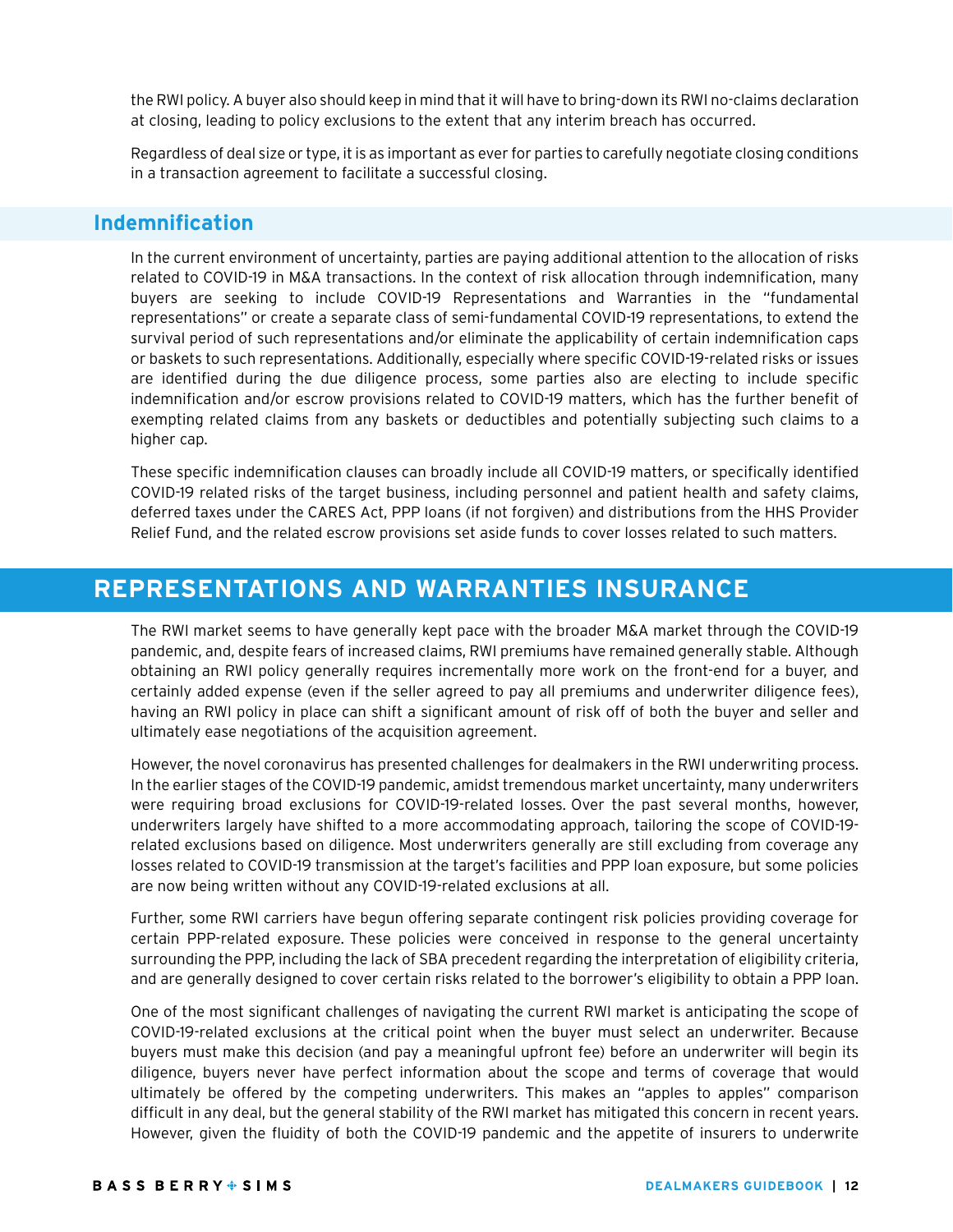<span id="page-14-0"></span>COVID-19-related risk in RWI policies, the buyer's choice of underwriter could have a more significant impact on the scope of important coverage than it has historically had in more stable environments. As always, buyers should consult with their RWI brokers and counsel in evaluating competing RWI proposals.

Additionally, as discussed above in the Closing Conditions section of this guidebook, in transactions involving RWI and bifurcated signing and closing structures, the parties should be particularly thoughtful about the potential for "interim breaches" (*i.e.*, events occurring between signing and closing that cause a representation or warranty to be breached) to impact RWI coverage.

## **GOVERNMENT INVESTIGATIONS IMPACT**

In recent years, the DOJ expanded its enforcement activities and oversight under aggressive False Claims Act investigations to private equity firms, which increased compliance risks for funds and their holdings and provided potential fodder for future whistleblowers. The COVID-19 pandemic and its related financial assistance has only heightened the importance of compliance and the potential for government scrutiny of investments and acquisitions. The risk associated with each merger or acquisition has only expanded during this unprecedented situation.

The greater the level of involvement and control by private equity firms in their investments, the greater the potential exposure to government enforcement actions. Conversely, a hands-off approach by a private equity firm to a portfolio company could prove just as risky. Failure to sufficiently analyze the compliance proficiency and gaps of a target company could lead to potential liability. Private equity firms would be wise to anticipate an increase in government inquiries and whistleblower activity. It is important to take proactive measures at the time of due diligence and on an ongoing basis post-closing.

Several new government authorities are authorized to investigate pandemic-related compliance issues, including organizations tasked with overseeing the request, management, allocation, and use of CARES Act relief funds. The CARES Act created the following entities to monitor use of CARES Act funding until 2025:

- 1. The Pandemic Response Accountability Committee (PRAC) within the Council of Inspectors General on Integrity and Efficiency to prevent and detect fraud, waste, abuse and mismanagement related to COVID-19-related funds.
- 2. The SIGPR to audit and investigate loans, guarantees and investments made under the CARES Act.
- 3. The COVID-19 Congressional Oversight Commission (Commission) to review the management of \$500 billion in relief funds by U.S. Department of the Treasury and the Federal Reserve Board, including transparency in the disbursement of funds, and report to Congress.

Additionally, existing enforcement agencies are reviewing CARES Act loans and spending. Such agencies and oversight bodies include the DOJ; U.S. Government Accountability Office (GAO); Internal Revenue Services' Criminal Investigation Division; Committees on Oversight and Government Reform, Energy and Commerce, and Financial Services; U.S. Senate; and Federal Bureau of Investigation (FBI).

Private equity firms must adapt to the new realities of doing business while facing an intense oversight landscape. Companies engaging in dealmaking during this period should consider the following best practices to mitigate these challenges:

- 1. Conduct a thorough pre-investment due diligence review to prevent against surprises that could draw government scrutiny or whistleblower activity later.
- 2. Ensure target companies have thoroughly and accurately documented their decisions related to use of CARES Act funding or other COVID-19-related funding and are tracking expenditures from federal funding for approved purposes.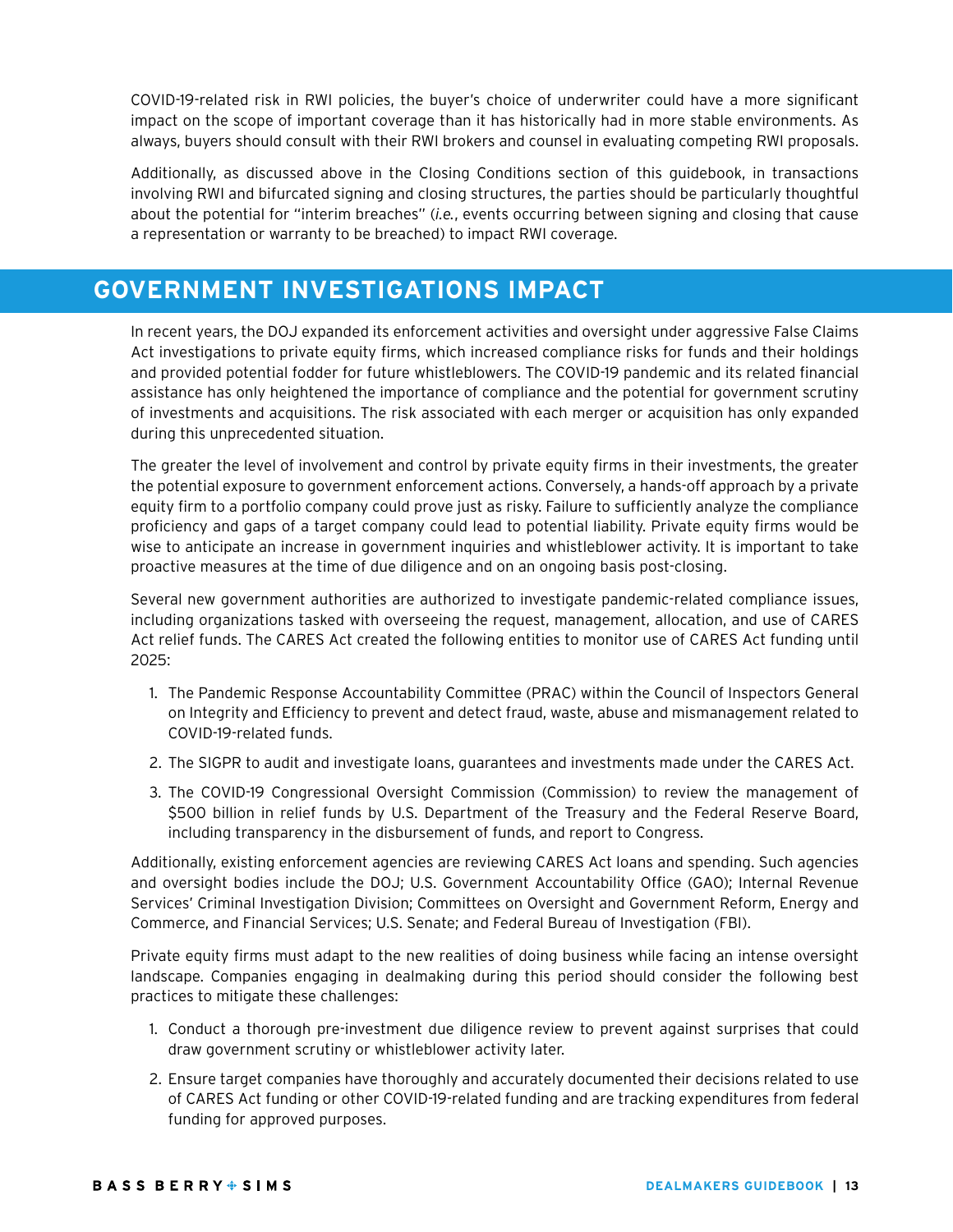- 3. Document all communications with regulators regarding use of federal funding related to COVID-19 and business operations during COVID-19, including any transactions-related communications.
- 4. Assess compliance programs of target companies for effectiveness and identify new risk areas.
- 5. Continue ongoing compliance activities of portfolio companies.
- 6. Consider the means and extent of the private equity firm's involvement in a portfolio company's business in general and its government-related business, including establishing clear separation between the private equity firm's operations and the operations of the portfolio company.
- 7. Revisit business objectives, such as enhancing referrals and increasing revenue, and ensure they are compliant with relevant laws.
- 8. Confirm any incentives offered comport with anti-kickback and other applicable laws.
- 9. Understand and comply with all federal, state, and local orders applicable to the relevant portfolio business on an ongoing basis.

As regulators and the public demand more transparency in use of federal funding during the COVID-19 pandemic and general oversight efforts expands, private equity firms should mitigate compliance risks through extensive due diligence, strong compliance management, and training. Proactive steps will reduce the risk of facing a government inquiry and allow for a more robust response to any government action.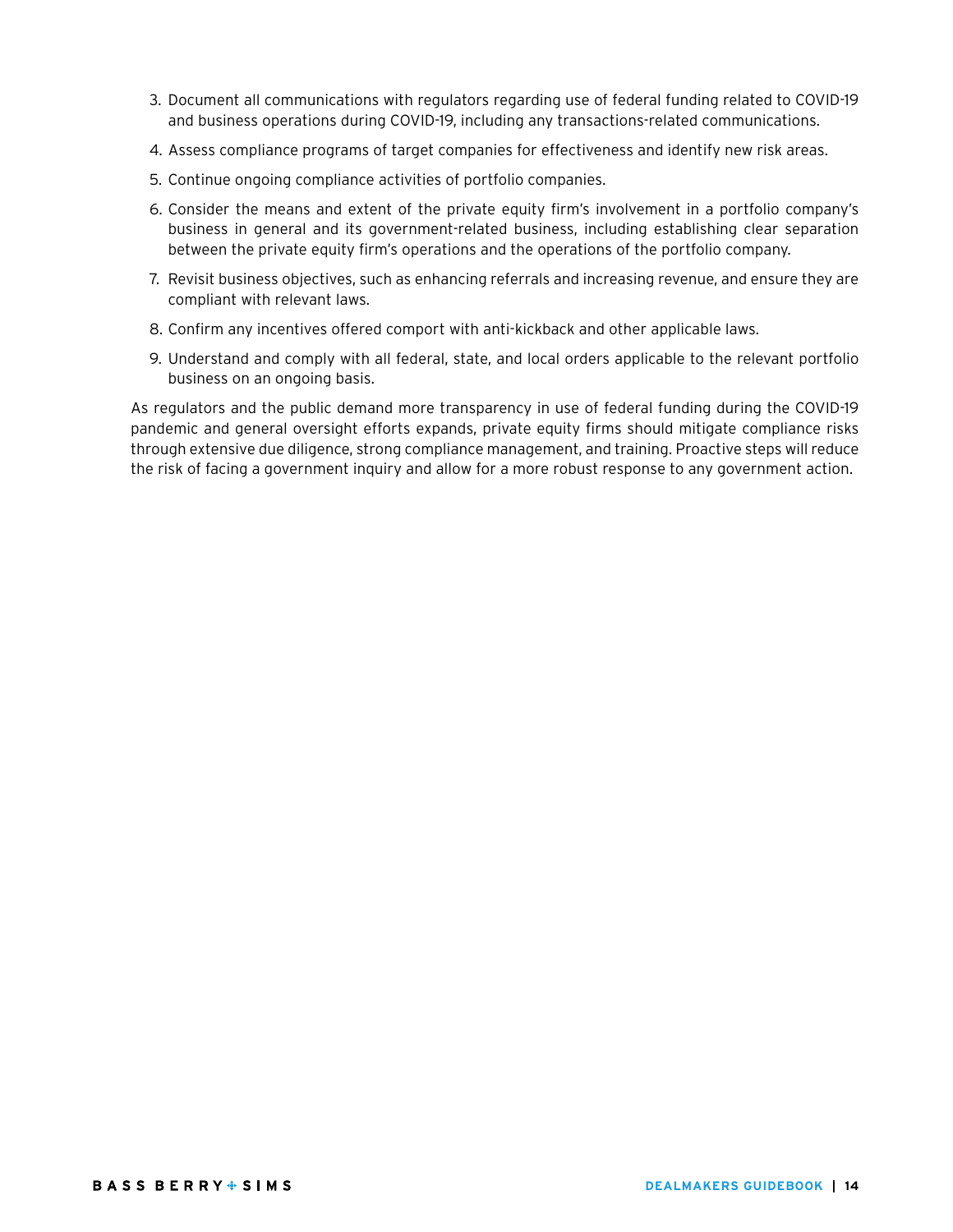## <span id="page-16-0"></span>**ANNEX A**

#### **General Legal Diligence Considerations Regarding the Impact of/Response to the COVID-19 Pandemic**

Legal topics relevant to assessing the impact of COVID-19 on the target's business in its response to the COVID-19 pandemic include:

- The extent of COVID-19 exposure and transmission at the target's facilities and among the target's employees.
- Changes in state and local laws, regulations, requirements or guidance applicable to the target's operations.
- Compliance by the target and third party with contractual commitments.
- **Policies and procedures associated with identifying any patients with COVID-19 symptoms and caring** for such patients.
- **Protocol changes at facilities where medical services are provided or employees perform services.**
- Any changes in hours of operation due to COVID-19.
- Any building rules or policies adopted by a landlord as a result of COVID-19.
- Planning and policies regarding personal protective equipment (PPE) needs in light of the COVID-19 pandemic, as well as the adequacy of a supply chain.
- Reliance on any CMS waivers in connection with the operation of its business as a result of COVID-19.
- **Communications to employees and patients.**
- Changes to the workforce as a result of COVID-19, including furloughs, compensation reductions or deferrals, reduction of hours, workforce reductions and voluntary departures or leaves of absence, and compliance with related applicable laws (*e.g.*, Worker Adjustment and Retraining Notification (WARN) Act,, Fair Labor Standards Act (FLSA)).
- Compliance with pre-existing labor and employment laws (*e.g.*, Occupational Safety and Health Administration (OSHA), Americans with Disabilities Act (ADA)) as they pertain to COVID-19 in the workplace.
- Compliance with COVID-19 related mandates and guidelines, including FFCRA requirements and CDC guidelines.
- Compliance infrastructure related to the use of any COVID-19-related relief funds.
- Employee/HR policies adopted in response to COVID-19 pandemic, including in relation to remote/ work-from-home arrangements.
- Analysis of Health Insurance Portability and Accountability Act (HIPAA) privacy and security in light of remote work changes.
- Changes in employee benefits or benefit plans, including suspension of "required minimum distributions" for 2020 under the CARES Act.
- Cost reduction measures such as reduced capital expenditures or marketing spend.
- Any requests for rent concessions or relief or extended payment terms from vendors.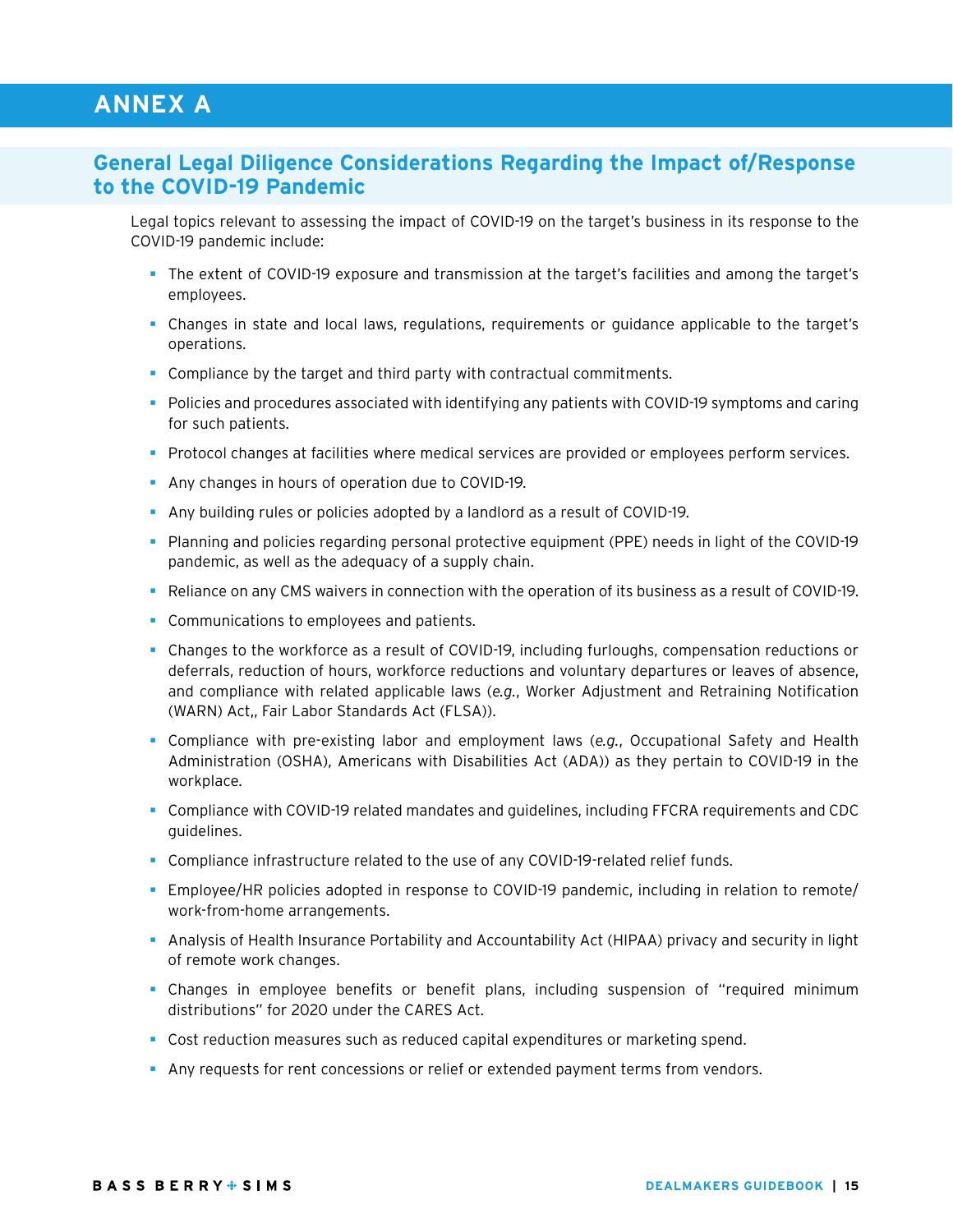## <span id="page-17-0"></span>**ANNEX B**

#### **Diligence Considerations Regarding Paycheck Protection Program Loans**

Where an acquisition target has obtained a PPP loan, the buyer's diligence should include a review of the following:

Target's PPP eligibility:

- The basis of the target's determination that it was eligible for a PPP loan (*e.g.*, the target's primary NAICS code, the total number of employees of the target).
- If the target relied on the number of employees in determining its eligibility, the methodology used in calculating the number of employees.
- The capitalization and ownership structure of the target, and allocation of voting rights among the target's owners and other security holders as of the date of its PPP loan application, as well as any changes in capitalization, ownership or voting rights at any time since January 1, 2020.
- Any other businesses in which any of the target's owners, directors or officers, or any of their immediate family members, hold meaningful ownership positions, board seats, officer positions or other management rights.
- Any management services agreements or similar affiliation agreements to which the target was a party at any time since January 1, 2020.
- The status of the target's sale process, including the existence of any letter of intent, as of the date of the target's PPP loan application.
- Any affiliation analysis conducted by the target in connection with its PPP application.
- Any analysis conducted by the target regarding the necessity of the PPP loan to support the target's ongoing operations, including any consideration of the impact on the necessity analysis of the target's potential impending sale.
- A copy of all board minutes related to the target's PPP loan, including any discussion as to the necessity of the PPP loan to support the target's ongoing operations.
- Any other factors considered by the target in evaluating its eligibility to obtain a PPP loan.
- Whether the target submitted loan applications to more than one lender.
- A copy of any written communications with a prospective lender regarding the target's eligibility to obtain a PPP loan and an explanation of any concerns about the target's eligibility raised by any prospective lender.
- **-** Documentation and calculations supporting the target's calculation of its maximum PPP loan amount.

Accuracy of target's PPP loan application:

- A copy of the PPP loan application as submitted.
- An explanation of the process undertaken by the target to confirm the accuracy of the certifications made in the loan application.

Target's use of PPP loan proceeds and related documentation and recordkeeping:

Confirmation of the date that the target received PPP loan proceeds.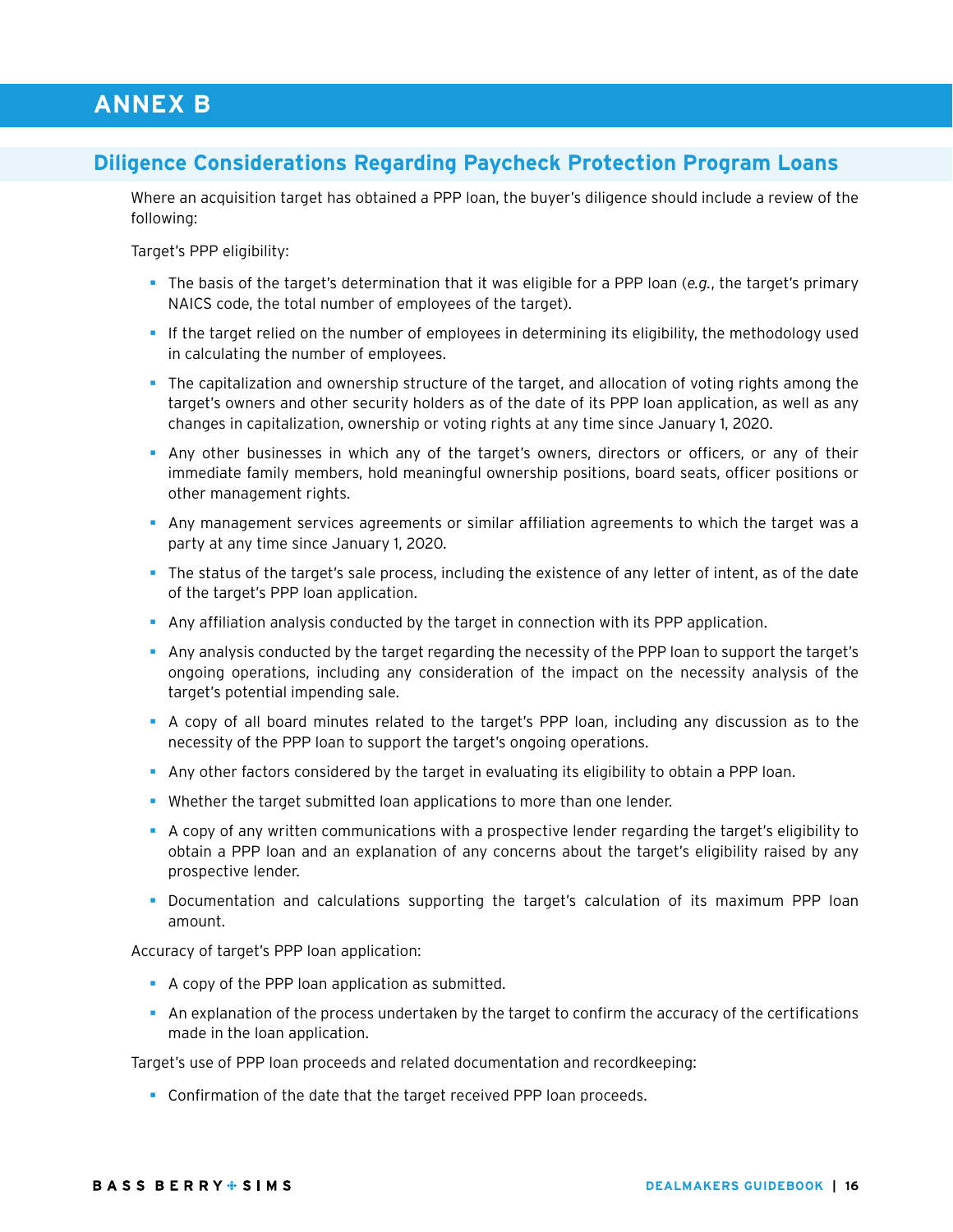- A description of the methods used by the target to track the use of the PPP proceeds, including whether the PPP loan proceeds have been held in a segregated account, and all documentation related to the segregation, disbursement or another tracking of such funds.
- Which "covered period" the target has elected to use (*i.e.*, eight weeks or 24 weeks, and whether it intends to use an "alternative payroll covered period").
- Copies of all documentation supporting the claimed forgiveness amount (including, *e.g.*, pay stubs, invoices, payment receipts, vendor agreements, lease agreements, mortgage documents), including a breakdown of the amount spent on "payroll costs" by the employee.
- Copies of 2019 personal tax returns for each owner receiving compensation for services from the PPP loan proceeds.

Accuracy of target's PPP forgiveness application:

- A copy of the application as submitted, together with all related worksheets.
- An explanation of the process undertaken by the target to calculate the claimed forgiveness amount.
- An explanation of the process undertaken by the target to confirm the accuracy of the certifications made in the loan application.
- Weekly employee census reports showing the total number of hours paid to each employee during the following periods:
	- a. Each week of the target's chosen reference period for purposes of the FTE Reduction.
	- b. Each week since and including the pay period that included February 15, 2020.
- A schedule of all employees who have experienced any decrease in annual salary or hourly wage rate at any time since January 1, 2020.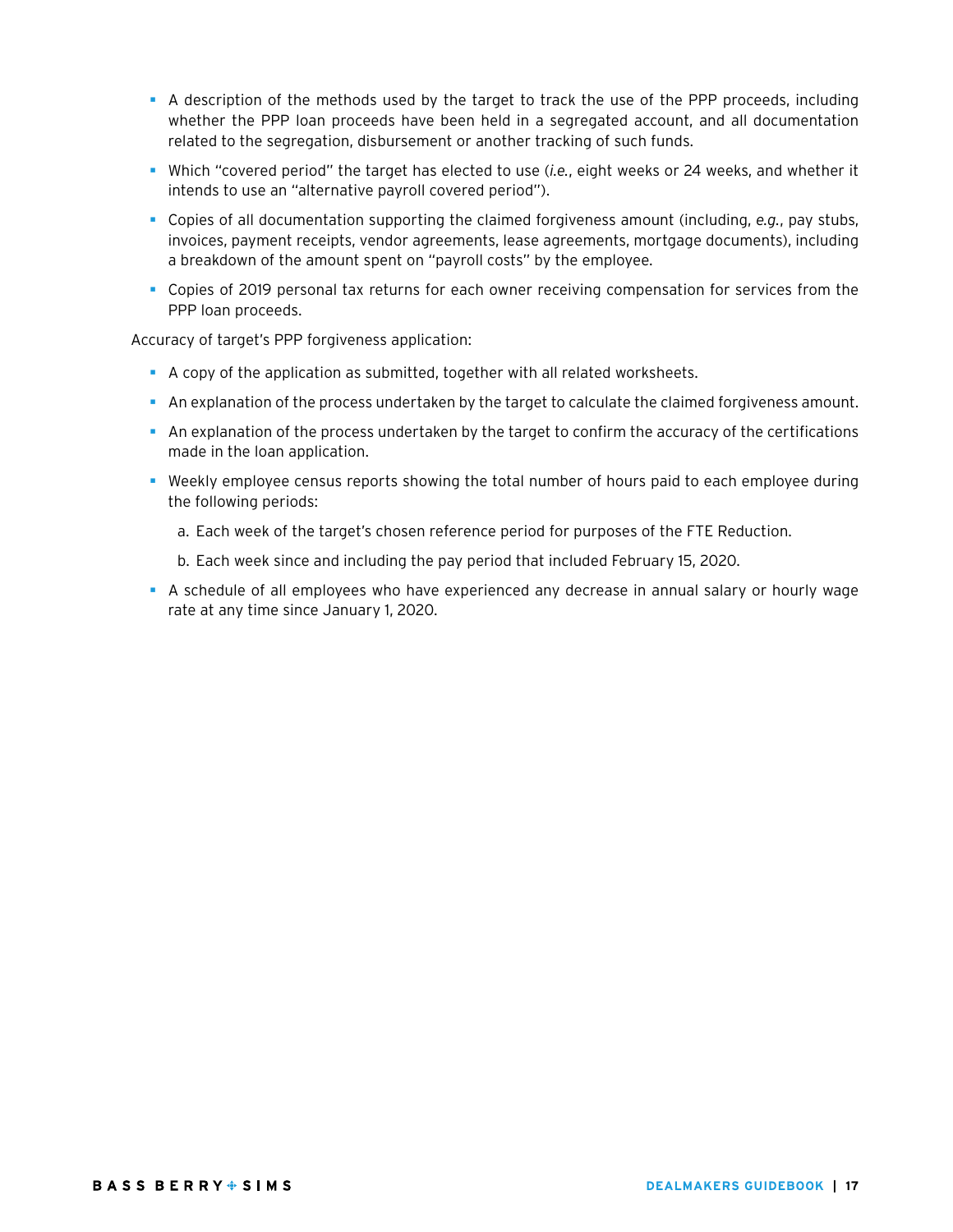## <span id="page-19-0"></span>**ABOUT US**

The [Healthcare Private Equity Team](https://communications.bassberry.com/api/email/handler?sid=blankform&redirect=https%3a%2f%2fwww.bassberry.com%2fservices%2fhealthcare%2fhealthcare-private-equity%2f) at Bass, Berry & Sims offers an unmatched combination of sophistication and value. We are focused on serving and adding value in the middle- and lower-middle market, and are uniquely positioned to provide the cost-effective yet sophisticated transactional solutions the current environment demands. Our results-oriented, business-minded deal attorneys work seamlessly with our nationally ranked healthcare regulatory attorneys to help private equity clients and their portfolio companies achieve their strategic goals. We represent private equity funds in acquisition financings as borrowers and in mezzanine financing as lenders. Most notably, we pride ourselves as being deal facilitators and real-world risk analyzers. As a result of this experience and depth, the firm continues to be recognized as a staple law firm for private equity funds investing in healthcare. To learn more about our team, industry experience and value-add, [click here.](https://www.bassberry.com/services/healthcare/healthcare-private-equity/)





Ranked 3rd Largest Healthcare Firm in U.S. 2020

Ranked 4th Largest Healthcare Firm in U.S. 2020



2020



Healthcare & Life Sciences Deal of the Year (\$100MM-\$1B) 2019



Law360 Healthcare Practice Group of the Year 2016

Deep bench with varied expertise across both regulatory and transactional healthcare matters. Well equipped to handle significant multistate M&A deals, recapitalizations and dispositions. Regularly mandated on joint ventures and syndications, in addition to compliance matters and government investigations. One client notes: *"*

**'They are consistent and very effective. They also work well with our team and are customer service-oriented.'**  *"*

*- Chambers USA 2020*

## **JOIN THE CONVERSATION**

Our healthcare private equity attorneys are leaders in industry organizations and are frequently recognized for their significant client contributions and accomplishments. We regularly host reoccurring thought leadership conferences and webinars and author updates on timely topics and developments.

For a list of upcoming events and updates, follow along at [bassberry.com/HealthcarePE](https://www.bassberry.com/services/healthcare/healthcare-private-equity/ ) or connect with us on social media.







[@BassBerryHealth](https://twitter.com/BassBerryHealth) [Bass, Berry & Sims](https://www.linkedin.com/company/bass-berry-&-sims/) [@BassBerrySims](https://www.facebook.com/BassBerrySims/)